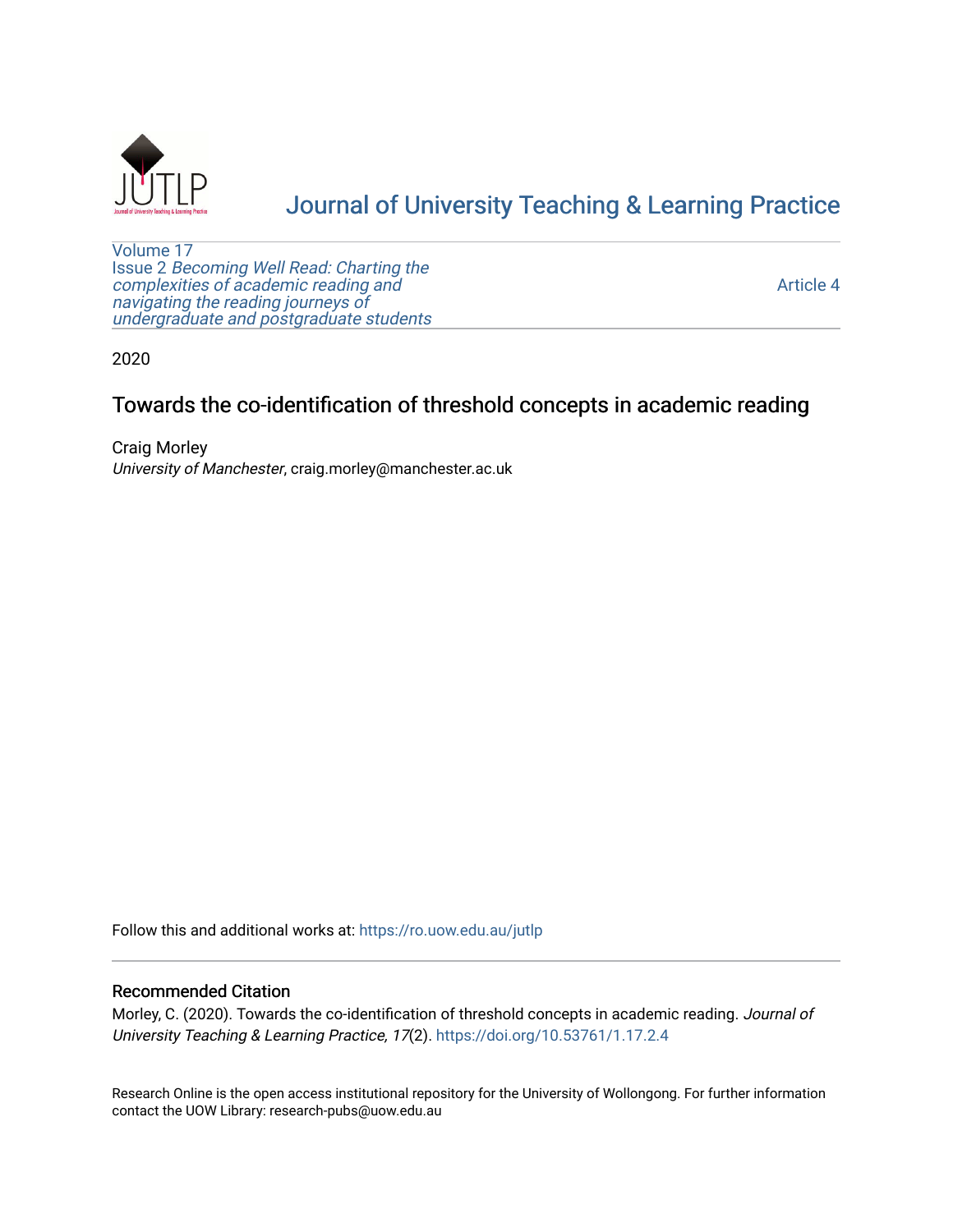# Towards the co-identification of threshold concepts in academic reading

# **Abstract**

This paper seeks to identify threshold concepts in academic reading. It builds on existing research on the subject by working in collaboration with three groups of academic readers (1: academic staff and subject lecturers; 2: learning developers and librarians; 3: students) to co-identify a list of potential threshold concepts of academic reading. The Delphi Method was used to build a consensus between the different groups. Throughout the study, participants were invited to suggest and discuss threshold concepts across three rounds of asynchronous online surveys, which resulted in the identification of eight threshold concepts. It is hoped that these threshold concepts will enable and empower the teaching and learning of academic reading in a more transparent and explicit way.

# Keywords

Academic reading, threshold concepts, academic literacies, Delphi Method, learning development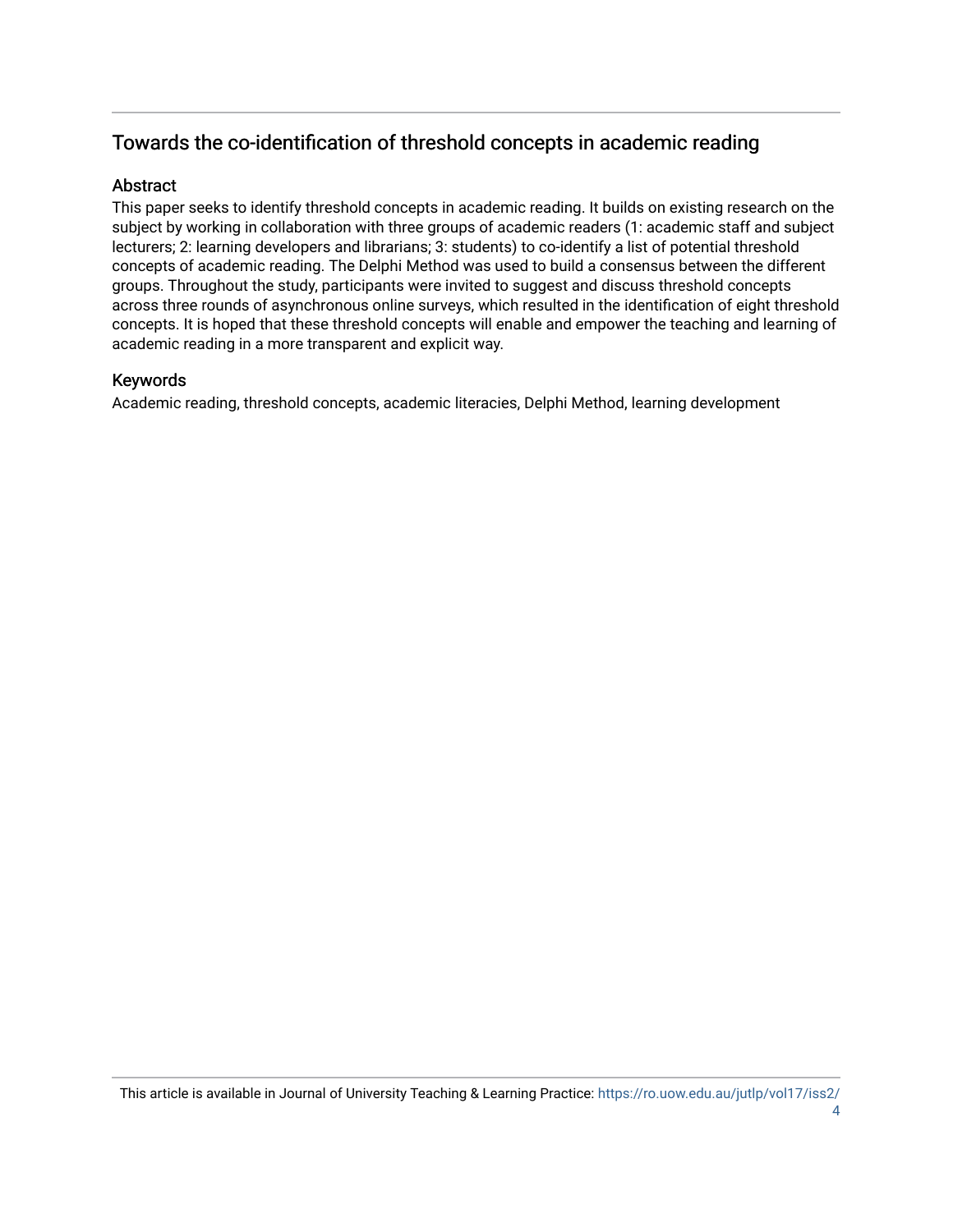

# [Journal of University Teaching & Learning Practice](https://ro.uow.edu.au/jutlp)

[Volume 17](https://ro.uow.edu.au/jutlp/vol17) Issue 2 [Becoming Well Read: Charting the](https://ro.uow.edu.au/jutlp/vol17/iss2) [complexities of academic reading and](https://ro.uow.edu.au/jutlp/vol17/iss2)  [navigating the reading journeys of](https://ro.uow.edu.au/jutlp/vol17/iss2) [undergraduate and postgraduate students](https://ro.uow.edu.au/jutlp/vol17/iss2)

[Article 4](https://ro.uow.edu.au/jutlp/vol17/iss2/4) 

2020

# Towards the co-identification of threshold concepts in academic reading

Craig Morley University of Manchester, craig.morley@manchester.ac.uk

Follow this and additional works at: [https://ro.uow.edu.au/jutlp](https://ro.uow.edu.au/jutlp?utm_source=ro.uow.edu.au%2Fjutlp%2Fvol17%2Fiss2%2F4&utm_medium=PDF&utm_campaign=PDFCoverPages) 

## Recommended Citation

Morley, C. (2020). Towards the co-identification of threshold concepts in academic reading. Journal of University Teaching & Learning Practice, 17(2). [https://ro.uow.edu.au/jutlp/vol17/iss2/4](https://ro.uow.edu.au/jutlp/vol17/iss2/4?utm_source=ro.uow.edu.au%2Fjutlp%2Fvol17%2Fiss2%2F4&utm_medium=PDF&utm_campaign=PDFCoverPages) 

Research Online is the open access institutional repository for the University of Wollongong. For further information contact the UOW Library: research-pubs@uow.edu.au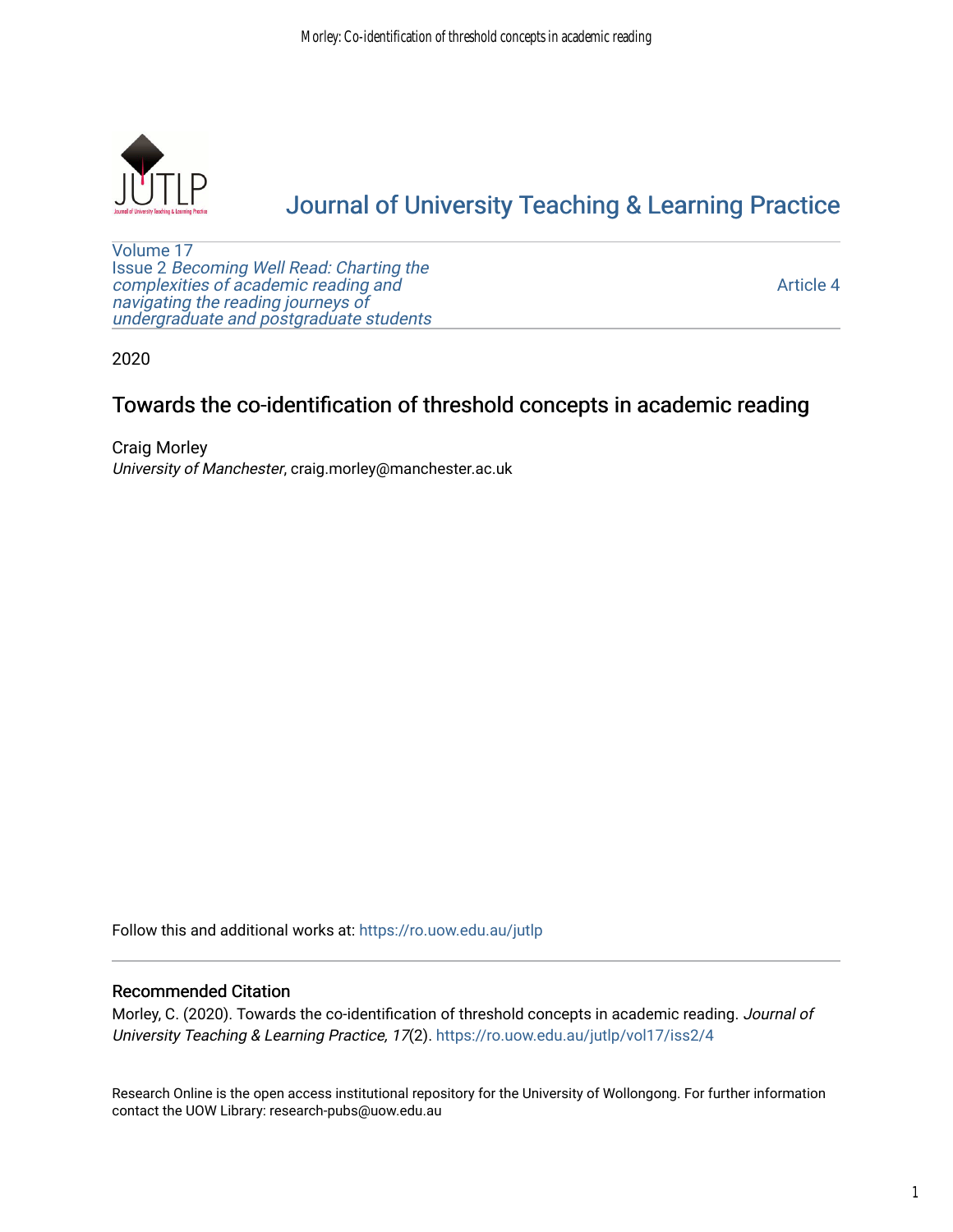# Towards the co-identification of threshold concepts in academic reading

# Abstract

This paper seeks to identify threshold concepts in academic reading. It builds on existing research on the subject by working in collaboration with three groups of academic readers (1: academic staff and subject lecturers; 2: learning developers and librarians; 3: students) to co-identify a list of potential threshold concepts of academic reading. The Delphi Method was used to build a consensus between the different groups. Throughout the study, participants were invited to suggest and discuss threshold concepts across three rounds of asynchronous online surveys, which resulted in the identification of eight threshold concepts. It is hoped that these threshold concepts will enable and empower the teaching and learning of academic reading in a more transparent and explicit way.

## Keywords

Academic reading, threshold concepts, academic literacies, Delphi Method, learning development

This article is available in Journal of University Teaching & Learning Practice: [https://ro.uow.edu.au/jutlp/vol17/iss2/](https://ro.uow.edu.au/jutlp/vol17/iss2/4) [4](https://ro.uow.edu.au/jutlp/vol17/iss2/4)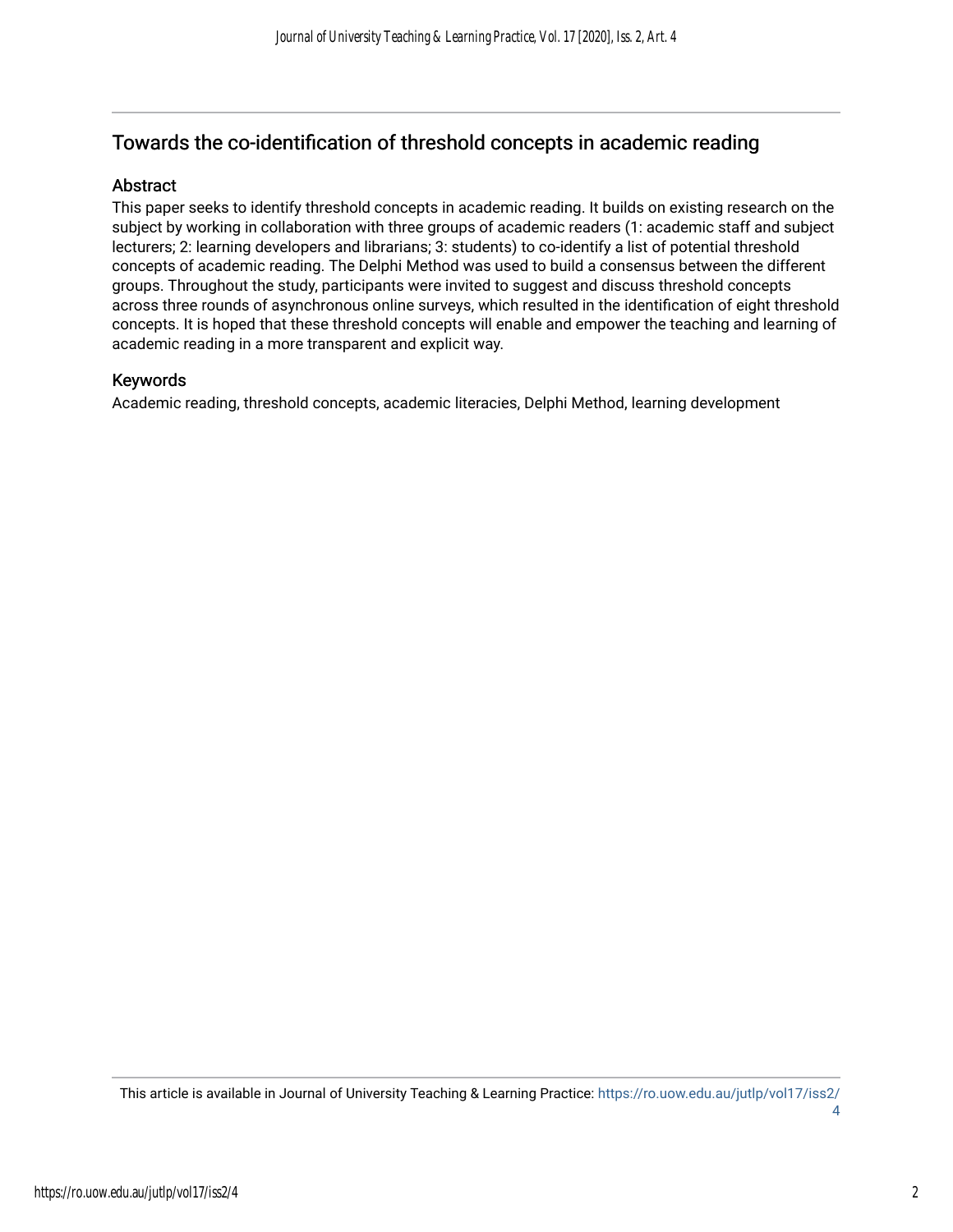#### **Introduction**

Reading is at the core of academic activity. It enables us to gain knowledge, keep up with academic debates and develop our own ideas (Bharuthram 2012, p. 205; Cox, Friesner & Khayum 2003, p. 171; Fairbairn & Fairbairn 2001, p. 3; Volentine & Tenopir 2013). This means there is a close relationship between reading and success in higher education (Bohlman & Pretorius 2002, p. 15; Wilcoxson, Cotter & Joy 2011). However, with the increased diversity of the student population in response to governmental widening participation agendas, in both Australia and the UK, assumptions can no longer be made about the effectiveness and/or ability of students to read academically (Gourlay 2009; Hamilton 2018; Hilsdon 2011). Therefore, it is important to support all students to develop their reading throughout their studies (Gorzycki et al. 2016). Although important work has been conducted, research on academic reading has not received the same attention as other aspects of academic literacies, particularly academic writing. Even a cursory look at study and/or research skills self-help books aimed at university students shows an overwhelming concentration on writing, rather than reading. Literature for reading in higher education still also lags behind research on reading in secondary and further education (Staudinger 2017, p. 3). This study seeks to help redress this balance by identifying threshold concepts (TCs) of academic reading.

In the words of Meyer and Land (2003, p. 1): "A [TC] can be considered as akin to a portal, opening up a new and previously inaccessible way of thinking about something. It represents a transformed way of understanding, or interpreting, or viewing something without which the learner cannot progress". TCs have attracted increased interest in the scholarship of teaching and learning (Nicola-Richmond, Pépin, Larkin & Taylor 2018), as they are believed to have a strong impact on learning, which can often have a transformational effect on students (Meyer, Land & Baillie 2010; Monk et al. 2012; Perkins 2008). Research has been conducted to identify TCs and their usefulness in a variety of disciplines and other areas such as problem-solving (Wismath, Orr & Mackay 2015) and even doctoral study (Kiley 2009). However, in relation to academic literacies, TCs have predominantly been applied to academic writing (Adler-Kassner & Wardle 2015; Thomson 2018; Todd 2013). This study will build on existing work on TCs in academic reading (Abbot 2013; Gogan 2013) by investigating students' perspectives of academic reading equally alongside those of learning developers and librarians, who are often responsible for teaching academic reading in both extra-curricular and embedded environments, as well as academic staff and subject lecturers. The Delphi Method will be used to build a consensus between these different stakeholders and co-identify TCs in academic reading. Survey responses from all three groups will be analysed and synthesised to produce a proposed list of TCs in academic reading. Synthesising the perspectives of different practitioners of academic reading and learning to read academically may lead to a broader understanding of what defines reading as a fundamental academic literacy.

The co-identification of threshold concepts can potentially help reinforce the importance of academic reading alongside other key academic literacies in higher education. It has been claimed that students start to feel they belong more at university and within their discipline's community as their knowledge of academic practices and TCs increase (Gourlay 2009; Irvine & Carmichael 2009). Therefore, the identification of academic reading TCs can have a positive impact on transition support and embedding strategies. Identifying academic reading TCs can help make the implicit, or even hidden, aspects of academic reading, explicit, and has the potential to aid the development of students' academic reading in a number of ways. They could be consulted by lecturers and learning developers when designing workshops to support academic reading practices, as well as supporting students making the transition from FE to HE.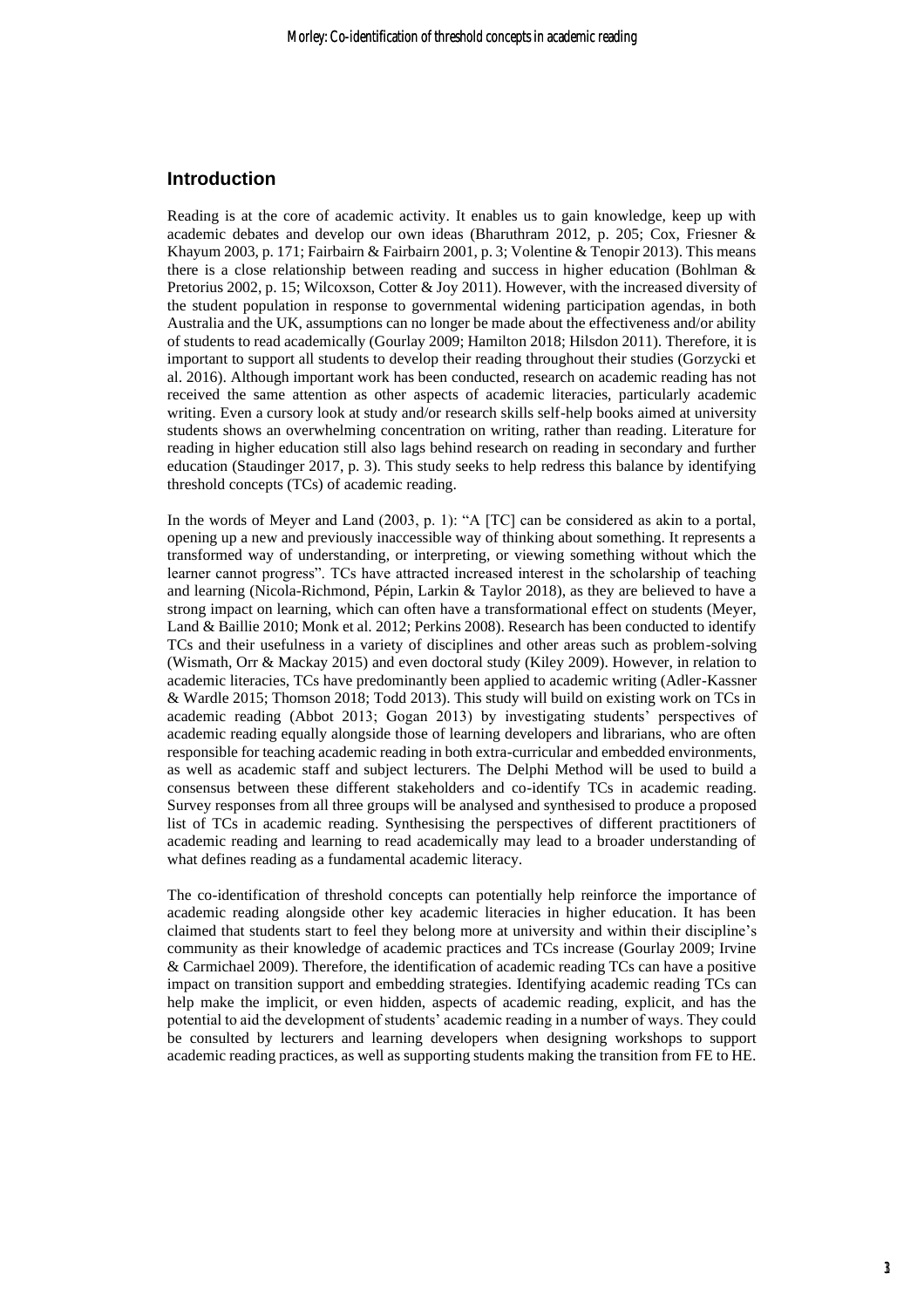#### **Threshold concepts and academic literacies**

It is important to begin by questioning the suitability of TCs in academic literacies, which are socially situated and often exist in specific disciplinary contexts. Meyer and Land (2003) believe that learning involves the occupation of a liminal space in which students fluctuate between old and new understandings. TCs, it is argued, help students navigate this liminal space, by providing waypoints to greater understanding. Students arguably occupy this liminal space most when transitioning to university (Palmer, O'Kane & Owens 2009). This view of learning, therefore, seems particularly pertinent for academic literacies, as, upon entering university, students are required to develop their previously acquired study habits towards those required in higher education. Importantly, academic skills support and development is believed to be a key component of effective transition and success in university (Harvey, Drew & Smith 2006, p. 13; Lea & Street 1998). Therefore, TCs may help provide students with important guides and waypoints as they seek to develop their own academic literacies.

Consequently, TCs are useful for both teaching and learning and are increasingly used in curriculum design (Barradell 2013, p. 267; Lucas & Mladenovic 2007). TCs in academic literacies seem particularly useful in assessment design and assessment literacy. Assessments generally consist of two elements: skills and knowledge. Assessment tasks are designed to allow students to showcase their subject-knowledge through the use of a particular academic skill or academic literacies. The two must, therefore, be combined in successful curriculum planning and transition support. Importantly, in this regard, Irvine and Carmichael (2009, p. 115) note that "threshold concepts can certainly act as a stimulus for activities in which the processes and ends of a set of practices are inseparable from the discourse, enquiry and reflection which accompany and generate them". One criticism of current university approaches to transition support is that they generally opt for a one-size fits all approach (Baker 2018, p. 392-93; Palmer, O'Kane & Owens 2009, p. 38). The identification of TCs in academic literacies may, therefore, aid this process, by potentially allowing for more tailored transition support based upon student reflection and engagement with the TCs they as individuals find most troublesome.

However, the listing of TCs in any subject can be problematic. It has been argued that TCs cement very specific ideas of what is 'correct', which can privilege particular forms of thinking and knowledge, and entrench the dominant, implicit conventions and expectations of academia (O'Donnell 2010). On the surface this goes against the transformative ideal of academic literacies (Lillis 2019), as well as the emancipatory values of Learning Development, as it forces students to adapt themselves and/or limit their own thinking into existing expectations. Importantly, the involvement of students in the co-identification of TCs in academic reading will help to mitigate against this. In this regard, it can be argued that ideas presented in TCs are often held implicitly, as an extension of the hidden curriculum, and that by bringing them out and making them visible, students are empowered to discuss and critique their relevance and appropriateness.

Meyer and Land (2003) list the characteristics of TCs as: transformative, irreversible, troublesome, integrative and bounded. These characteristics themselves seemingly necessitate the involvement of students in the identification of TCs; how can we know what students find 'troublesome' or 'transformative' about a particular topic or literacy, if we do not invite them into the discussion. Importantly, however, the validity of these characteristics in relation to TCs in academic literacies has been debated. For example, what one reader finds troublesome may not be troublesome to another (Rowbottom 2007). This is perhaps particularly true for the potentially widely divergent experiences students will have of academic literacies based upon their previous educational background (Gourlay 2009). Likewise, student awareness of what they should be doing when reading academically may be irreversible at a superficial level. However, during difficult periods, such as exams, students are likely to fall back on old knowledge and habits, which they may feel more comfortable with (Edwards 2011, p. 6; Felton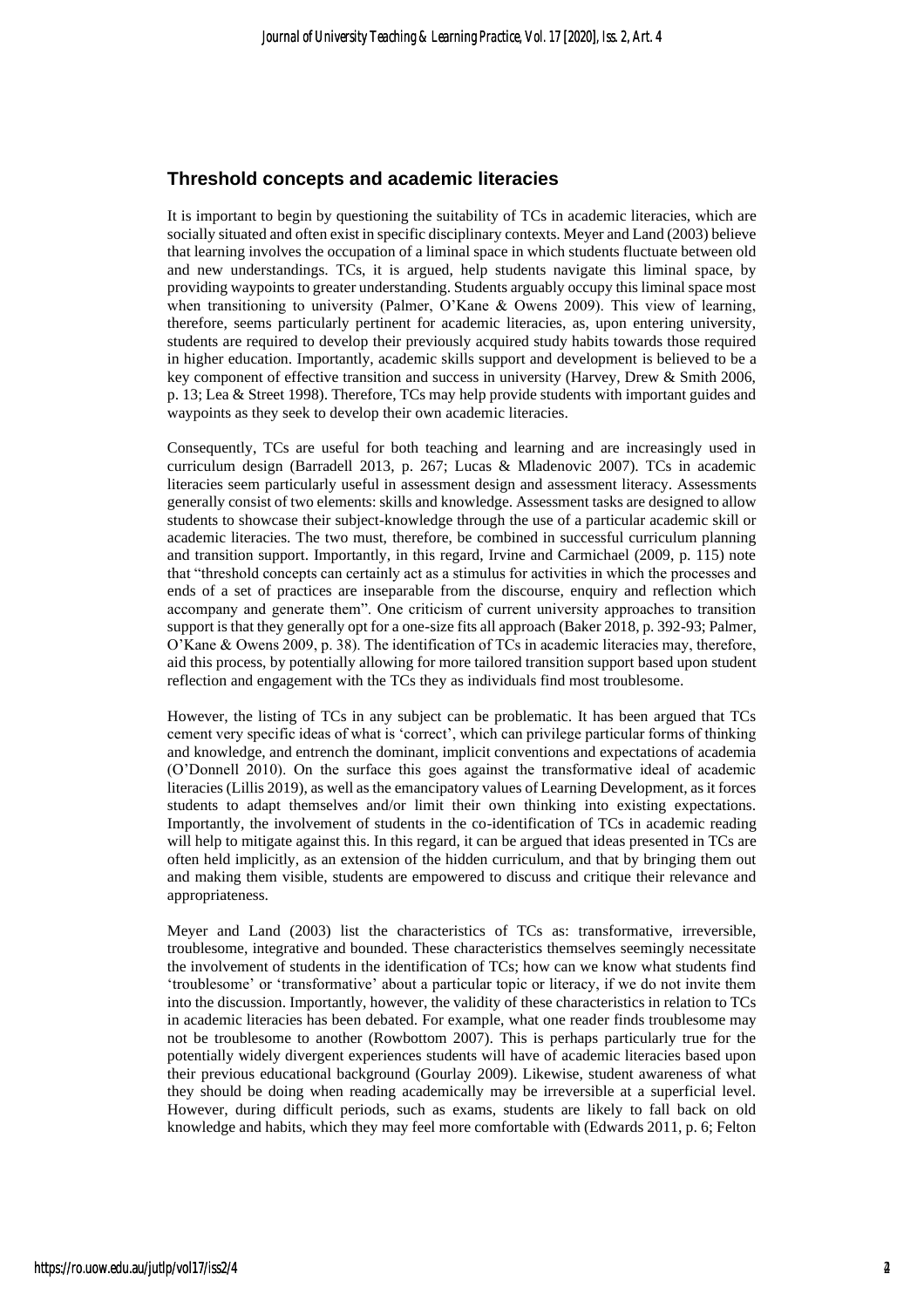2016, p. 6; Sengupta 2002, p. 24; Salmarsh & Saltmarsh 2008, p. 626). Consequently, the usefulness of the irreversible characteristic of TCs can be questioned when seeking to develop student behaviour-change in relation to academic literacies. Similarly, as academic literacies are cross-disciplinary, they are less likely to be bounded than subject knowledge (Edwards 2011, p. 6; Felton 2016, p. 7). There is, therefore, a need to consider if Meyer and Land's TC characteristics need to be altered when working with academic literacies.

One potential alteration is the argument that TCs should be reconceptualised as threshold practices (Gourlay 2009; Rowbottom 2007). This idea is worth considering from an academic literacies perspective. A strong argument can certainly be made that academic literacies are focused more on an individual's ability to do something, rather than understand something. Indeed, the ability to do something may in turn lead to deeper understanding, as evident in educational theories of active and experiential learning (Race 2015; Kolb 1984). For example, Rowbottom (2007, p. 226) uses a sporting analogy: knowing what is expected to be good at a sport and being able to do those things are two completely different things. In other words, knowledge of something does not necessarily translate into ability. This does also seem to align with Learning Development's focus on troublesome processes, not troublesome knowledge (Edwards 2011, p. 4). There are certainly important considerations in this argument, and the idea of threshold practices is an appealing one.

There are also reasons for caution with the idea of threshold practices, however. Firstly, the boundary between doing and understanding is arguably more blurred in academic literacies than it is in subject knowledge. Secondly, the focus on practices seems closely related to the muchmaligned study skills, deficit approach, in which student deficiencies can be 'fixed' by simply giving them a set of tools and tricks to use, rather than the academic literacies approach as proposed by Lea and Street (1998). It is arguably more important that students are supported to understand the purpose and nature of academic literacies, to ensure a deeper, rather than surfacelevel understanding, that allows them to adapt their use of academic reading, for example, in different contexts, purposes and assignments, rather than reducing this to a list of things that students should do. Indeed, from a Learning Development perspective, it is not our place to dictate what practice or strategy students should be using, but to work together with students, as partners, to help identify what practice or strategy may work best for them (Hilsdon 2011, p. 16; Sinfield et al. 2011). Thus, rather than dictating what students should do, TCs can play an important role in helping students identify aspects of academic reading were they may need to use or adapt different strategies to enhance their practice. Importantly, in this regard, TCs also focus on the "student and the student's experience of learning" (Barradell 2013, p. 269). Therefore, despite valid criticisms of some aspects of TCs, they do align well with Learning Development's own values in its mission to work together with students to develop their own academic literacies.

# **Methodology**

Identifying TCs is a difficult task to which researchers have applied a variety of techniques, including: interviews, questionnaires, observations, workshops and focus groups (Abbott 2013; Basgier & Simpson 2019; Cousin 2009; Felton 2016; Gogan 2013; Irvine & Carmichael 2009). Regardless of the technique used, conversation and collaboration is regarded as central to the identification of TCs (Barradell 2013; Cousins 2009, 2010; Irvine & Carmichael 2009). This suggests that a consensus-building method is particularly useful. Consensus-building methods are often used to determine the extent to which people, experts or otherwise, agree on a contested issue, where there is a lack of scientific evidence (Jones & Hunter 1995, p. 376). Identifying TCs is certainly not a scientific procedure, and is one that, as noted above, requires consultation and collaboration with a broad audience of experts. For these reasons, the Delphi Method of consensus building was chosen as the methodological approach for this study.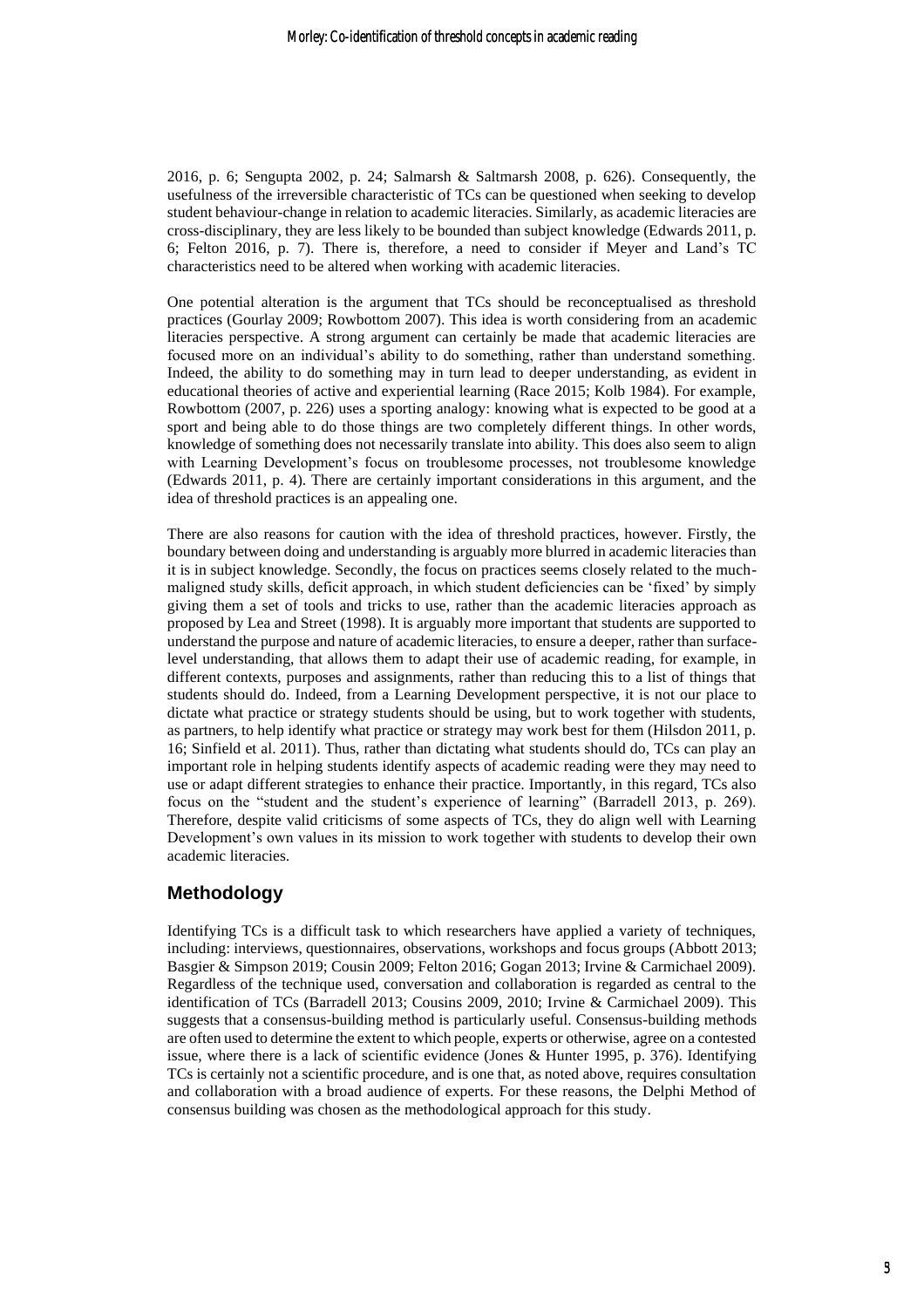The Delphi Method is a qualitative method used to build consensus and/or collect and analyse data between experts and practitioners in a particular field. Through the use of multiple rounds of communication, participants are able to discuss, debate and analyse their own views on a topic, as well as the views of fellow participants, in order to come to a joint decision (Cape 2004; Linstone & Turoff 1975). The use of different rounds allows participants valuable thinking time to gather their thoughts, react to others' ideas, conduct their own further research or even change their mind. This is particularly useful in consensus-building and the coidentification of TCs, which "takes time, reflection, discussion and most probably debate" (Barradell 2013, p. 272). The Delphi Method's focus on consensus through communication has also been criticised, however. For example, it is claimed that it lacks the rigorous standards usually expected in scientific research, and that unless collaborated with other evidence, it cannot be certain whether the correct answer has been found (Jones & Hunter 1995, p. 379; Sackman 1975). Linstone and Turoff (1975, p. 5), however, view this as a strength and argue that the Delphi Method is particularly useful when "The problem does not lend itself to precise analytical techniques, but can benefit from subjective judgements on a collective basis". The extensive range of methods used to identify TCs, as highlighted above, certainly suggests this is the case in the identification of TCs. Importantly, the Delphi Method has been used successfully in previous studies to identify TCs in other disciplines and literacies, including subject as diverse as information literacy (Townsend et al. 2016) and holocaust studies (Cape 2004). Furthermore, as academic reading crosses disciplinary boundaries, its multi-staged approach to consensus building is particularly well-suited to this study, which aimed to include as many voices and perspectives as possible.

The particular approach used for this investigation is that of an adapted "Delphi Exercise" (Linstone & Turoff 1975, p. 5-10). The researcher's position as a mediator between participants, rather than an instigator, is a defining feature of the approach used. Unlike similar studies (Townsend et al. 2016), no TCs were suggested by the researcher at any stage. This avoided one of the common downfalls of a Delphi study: "Imposing monitor views and preconceptions of a problem upon the respondent group" (Linstone & Turoff 1975, p. 6). The study included three rounds of debate and discussion:

- In Round One, participants were asked to identify their role from the three participant groups and give their thoughts on six questions about academic reading. After answering these questions participants were invited to suggest a maximum of three things they believe were TCs for academic reading and asked to give their reasons for their suggestions.
- In Round Two, participants were invited to discuss the TCs that had been suggested by other participants and collated by the researcher. This discussion centred on whether participants agreed or disagreed with the list of collated TCs for academic reading. If they agreed, they were asked to list the TC characteristics (Transformative, Irreversible, Troublesome, Integrative and/or Bounded) they believed each suggestion met. Alternative phrasings could also be offered if participants did not agree with that used by the researcher when grouping and collating the suggestions together.
- In Round Three, participants were asked to decide upon the specific phrasing of the identified TCs from those that had been contested in previous rounds. This was done through a simple vote; the phrase with the most votes was then chosen to represent that TC. Where any split decisions occurred, the researcher would have the deciding vote.

The selection of participants was an important consideration. Including as many relevant viewpoints as possible is essential in the success of Delphi studies (Goldschmidt 1996). Therefore, three main groups were identified and invited to participate to ensure a broad range of perspectives of academic reading were included. These three groups were: 1) academic staff and subject lecturers; 2) learning developers and librarians; 3) students. In some examples of Delphi-based studies, participants are chosen explicitly by the researcher, to ensure they are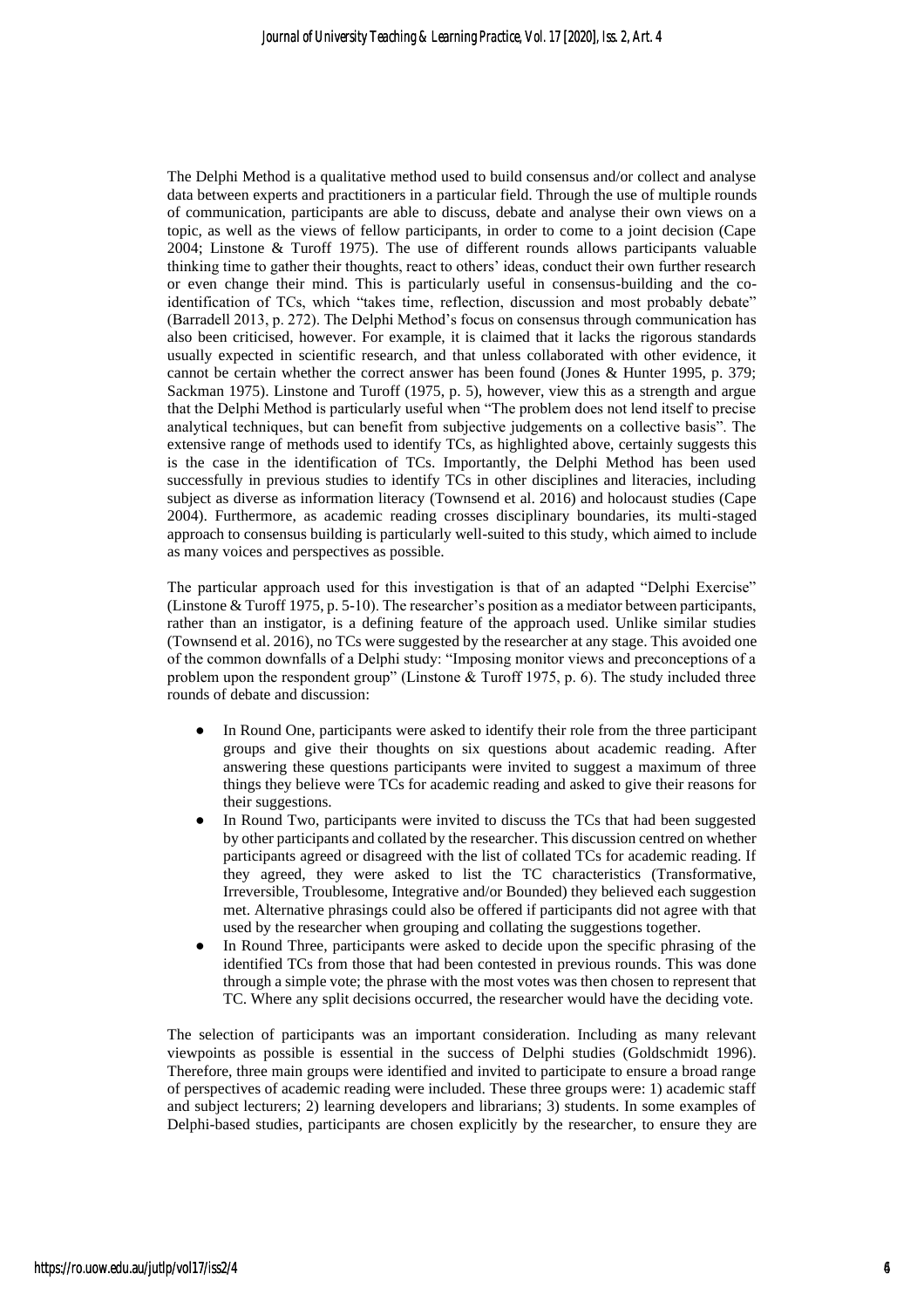'experts' (Cape 2004); however, as Jones and Hunter (1995, p. 378) warn, the direct selection of participants can potentially lead to bias. This could also potentially limit the diversity of ideas and perspectives amongst participants. As a result, although student participants were invited directly in order to ensure their equal involvement, an open invitation was sent to academic staff/subject lecturers and learning developers/librarians. Invitations were sent to three mailing lists: LDHEN@jiscmail.ac.uk (Association for Learning Development in Higher Education), SEDA@jiscmail.ac.uk (Staff and Educational Development Association), and tcs@jiscmail.ac.uk (threshold concept interest list). Academic staff and subject lecturers, as well as learning development and librarian participants came from different higher education institutions (HEIs) from a range of countries, and had different disciplinary specialisms. The student participants invited directly are all members of the University of Manchester Library Student Team. However, the majority of these students were new team members still undergoing their induction training at the time of the survey; therefore, the material was still new to them, and they were still largely unfamiliar with the Learning Development perspective of academic reading. Although the students all came from the same institution, there was still an important level of diversity amongst them. They are all from different disciplinary backgrounds, a mix of undergraduate and postgraduate level, and are from a range of nationalities. The diversity across the three participant groups ensured the consensus was built from a broad range of perspectives. Given this diversity, however, it could not be taken for granted that all participants shared a clear understanding of what TCs were. Therefore, in the initial email invitation, all participants were invited to read a paper by Meyer and Land (2003) to familiarise themselves with the underlying ideas and characteristics of TCs.

It was important to negate the traditional power imbalance between the three groups to ensure each was given equal weighting in building a fair consensus. Consequently, anonymous surveys, using SelectSurvey, were used, as opposed to workshops, focus groups or observations. In the words of Townsend et al (2016, p. 28), who followed a similar model, this approach ensured that "influence relating to professional reputation and personal demeanour is precluded", and the views of all participants are given equal weighting. Furthermore, although summaries of each individual group's answers to the six general questions in the first survey were identified and provided to the other groups, the individually suggested TCs were not identified as coming from either academic staff/subject lecturers, learning developers/librarians or students. This allowed each individual suggestion to be evaluated on its own merits, rather than on the position of the person who suggested it. The asynchronous approach also ensured that the discussions were not dominated by a single individual, or one of the three groups, which is perhaps more likely in a focus group or workshop. Although a face-to-face approach may have allowed for more in-depth discussions between participants, unless done online, which brings its own limitations, it would likely have precluded participants from different institutions and countries taking part.

Continued participation in this study was limited to those who took part in the first round and no new participants were invited after the close of Round One. Participants in Round One included: six academic staff and subject lecturers, eight learning developers and librarians, and fifteen students. Round Two saw ten students and four learning developers/librarians participate. Participation rose slightly in Round Three with a total of fifteen participants across the three groups: one academic/subject lecturer, three learning developers/librarians and eleven students. Such change between rounds is arguably an inherent limitation of the Delphi Method, particularly when using asynchronous surveys, as participants may drop out, lose motivation or not have the same time to engage in the process between rounds. This may have been mitigated by opening each round up with further open invitations to participate; however, participation was kept only within the initial participation group to ensure consistency and wider awareness of what went before within the consensus-building approach. In our aim for the co-identification of academic reading TCs, the lack of academic staff/subject lecturers in Round Two was disappointing.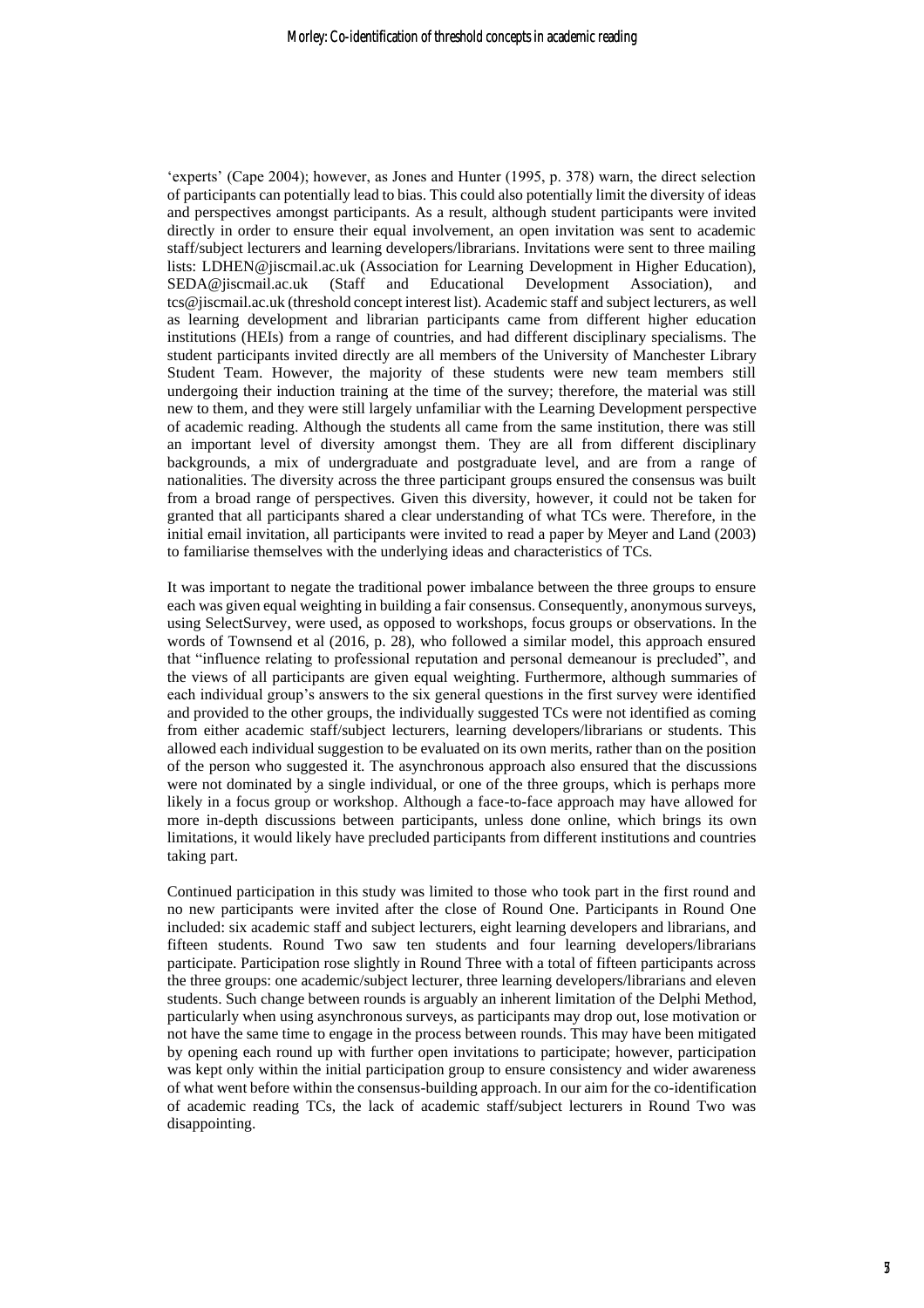The higher number of student participants was important in ensuring that the student voice was not absent from this discussion, which is a criticism often levelled at studies in the identification of TCs (Felton 2016, p. 3). In contrast, Shinners-Kennedy and Fincher (2013) believe that it is better to focus on teachers' identification of TCs, as they are the experts, whereas students are still developing their knowledge of an area, and, therefore, cannot know what counts as TCs. However, students are the experts in how they perceive, use and learn academic reading in their own right. It is for this reason that partnership and emancipation are at the core of Learning Development (Association of Learning Development in Higher Education [ALDinHE] 2019). As such, we cannot create a true consensus of academic reading TCs, if we do not include all the main practitioners with equal value.

# **Findings**

#### *Round 1*

A total of 31 TCs were suggested by participants in Round One. Many of these suggestions were similar and overlapped with one another. Therefore, they were grouped together into eight broader TCs based on these similarities and overlaps. The full list of individual TCs and how they were grouped can be viewed at the following URL: https://tinyurl.com/TheshConc. The eight TCs that resulted from this first round were:

TC 1: Academic reading is complex; understanding may take time and multiple readings.

TC 2: Academic reading is intertextual and conversational; ideas and arguments are built through interaction and debate.

TC 3: Academic reading is a critical activity; it allows us to build and develop our own understanding, which may agree or disagree with what we read.

TC 4: Academic reading is purposeful and evaluative/selective; reading a text coverto-cover is not always necessary.

TC 5: Academic reading requires more than reading only the text itself; understanding the genre, social, chronological, cultural and political context is essential in fully understanding ideas and arguments.

TC 6: Academic reading is active; understanding is developed through interaction and engagement with the text.

TC 7: Academic reading is not an isolated activity; how and what we read directly effects our wider thinking, writing and planning skills.

TC 8: Academic reading goes beyond the assignment/research; it enables us to reflect how knowledge and ideas connect to ourselves and inform our wider perspectives and identities.

#### *Round 2*

No objections were raised about how the TCs were grouped from the previous round. Similarly, as seen below, the majority of participants agreed that the broader TCs suggested did constitute as TCs. There was some debate, however, about how these TCs were phrased, and alternatives were offered for six suggested TCs.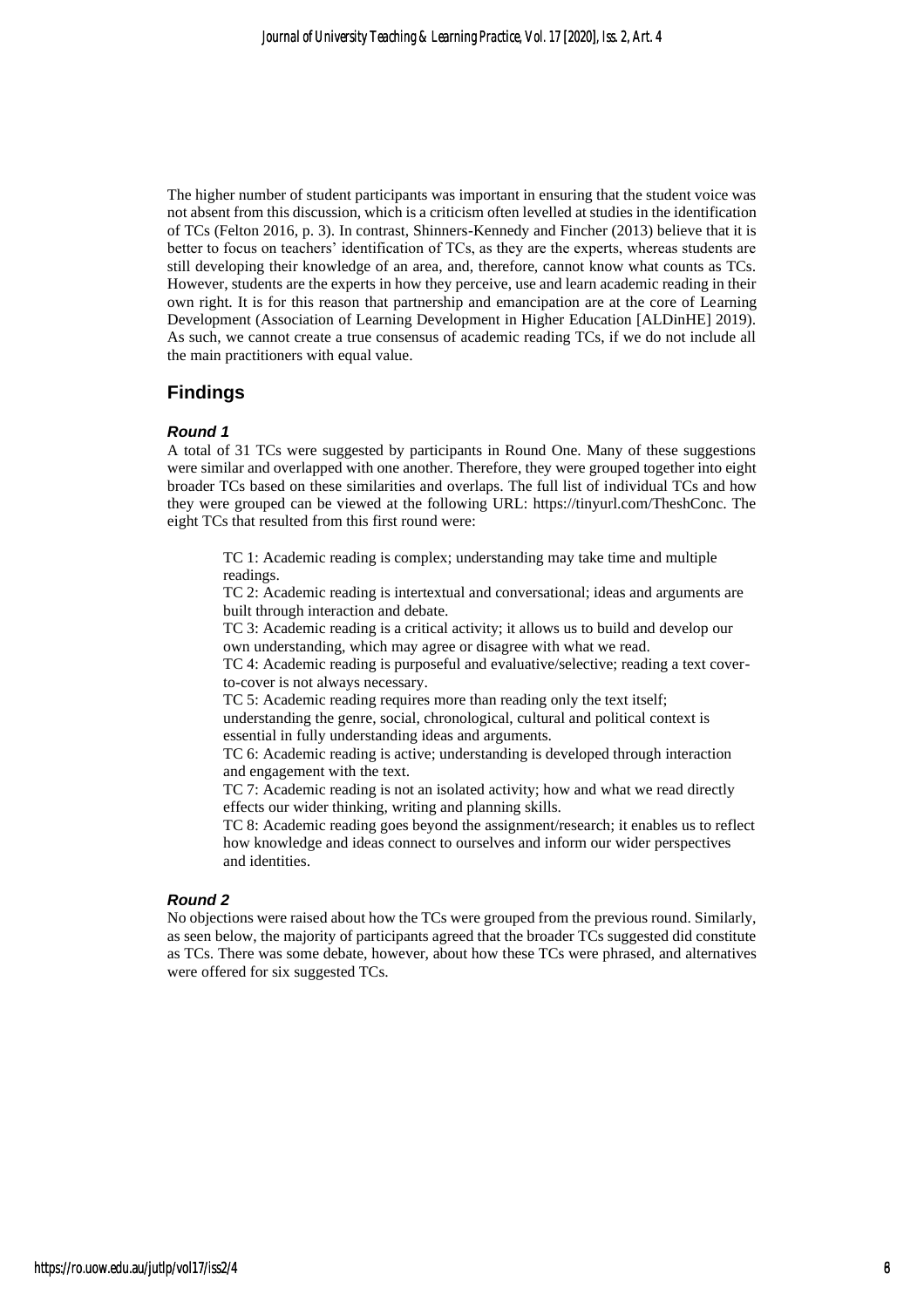

Figure 1. Participant Views

The justification, based on Meyer and Land's (2003) TC characteristics, of why participants believed these were TCs, alongside objections and alternative phrasings are recorded below for each individual TC.

|--|

| I agree that this is a threshold concept. | Number of times listed by participants.       |
|-------------------------------------------|-----------------------------------------------|
| Transformative                            | 9                                             |
| Irreversible                              | 5                                             |
| Troublesome                               | 9                                             |
| Integrative                               | 3                                             |
| <b>Bounded</b>                            | 3                                             |
| I do not agree that this is a threshold   | Objections.                                   |
| concept.                                  |                                               |
|                                           | This could be said of different types of      |
|                                           | reading, and is not specific to academic      |
|                                           | reading                                       |
| I agree, but would phrase this            | Alternatives/Comments.                        |
| differently.                              |                                               |
| Alternative                               | The complexity of academic reading means      |
|                                           | that understanding may take time and multiple |
|                                           | readings.                                     |
| Alternative                               | Understanding academic texts may take time    |
|                                           | and multiple readings.                        |

TC 2: Academic reading is intertextual and conversational; ideas and arguments are built through interaction and debate

| I agree that this is a threshold concept. | Number of times listed by participants. |
|-------------------------------------------|-----------------------------------------|
| Transformative                            |                                         |
| Irreversible                              |                                         |
| Troublesome                               |                                         |
| Integrative                               |                                         |
| <b>Bounded</b>                            |                                         |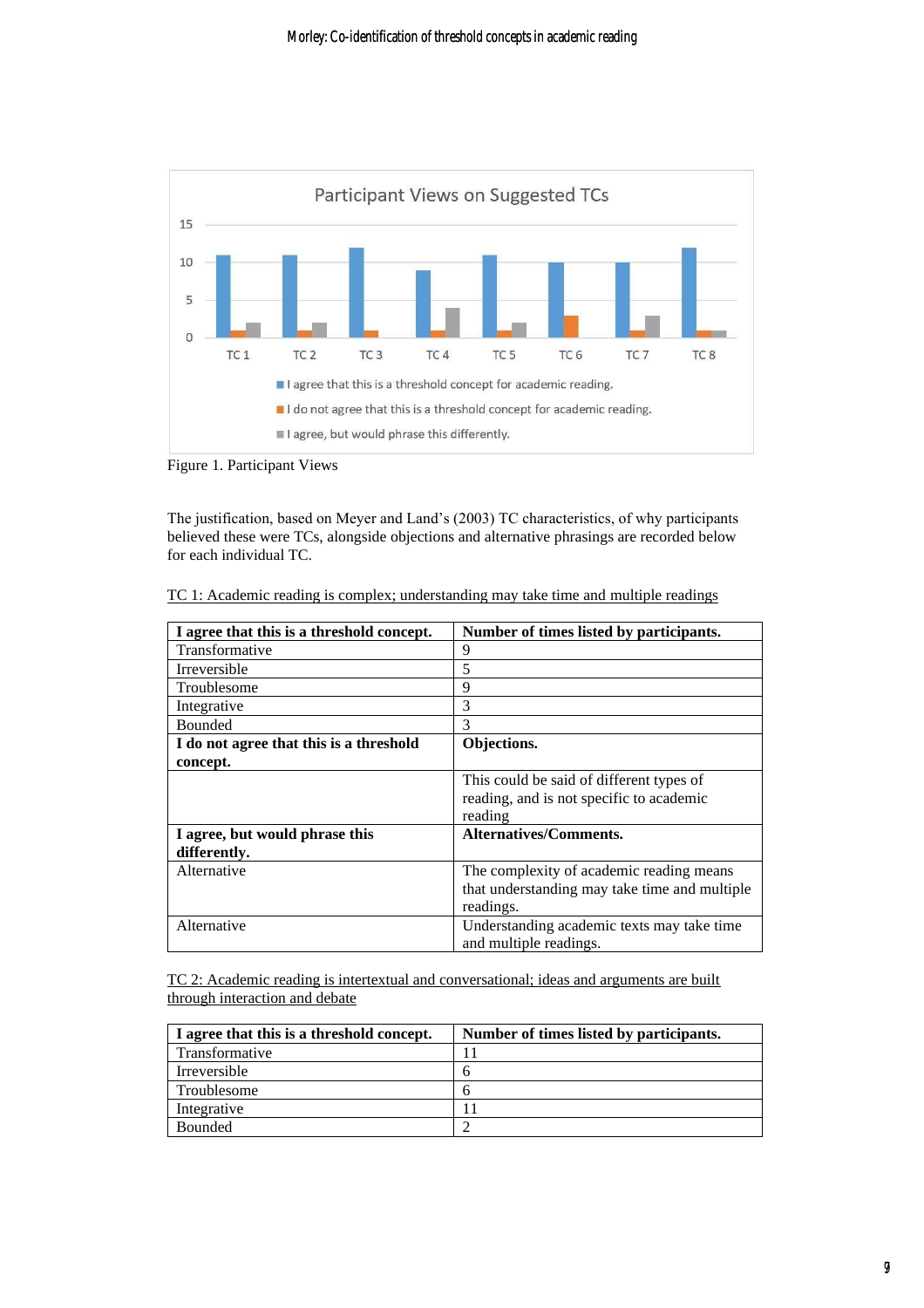| I do not agree that this is a threshold<br>concept. | Objections.                                                                                                                                                 |
|-----------------------------------------------------|-------------------------------------------------------------------------------------------------------------------------------------------------------------|
|                                                     | Academic reading does not involve ideas and<br>arguments built through interaction and<br>debate, rather it involves ideas and arguments<br>based on facts. |
| I agree, but would phrase this<br>differently.      | <b>Alternatives/Comments.</b>                                                                                                                               |
| Alternative                                         | Academic reading is intertextual and<br>conversational; ideas and arguments are built<br>through interaction and debate.                                    |
| Alternative                                         | Academic reading is entering into a wider<br>conversation, debate or argument.                                                                              |
| Alternative                                         | Academic reading refers to other works and<br>texts; ideas and arguments are built through<br>interaction and debate.                                       |

TC 3: Academic reading is a critical activity; it allows us to build and develop our own understanding, which may agree or disagree with what we read.

| I agree that this is a threshold concept. | Number of times listed by participants. |
|-------------------------------------------|-----------------------------------------|
| Transformative                            | 11                                      |
| Irreversible                              |                                         |
| Troublesome                               |                                         |
| Integrative                               | 8                                       |
| Bounded                                   |                                         |
| I do not agree that this is a threshold   | Objections.                             |
| concept.                                  |                                         |
|                                           | It doesn't match the characteristics.   |

TC 4: Academic reading is purposeful and evaluative/selective; reading a text cover-to-cover is not always necessary

| I agree that this is a threshold concept. | Number of times listed by participants.        |
|-------------------------------------------|------------------------------------------------|
| Transformative                            | 6                                              |
| <b>Irreversible</b>                       | 7                                              |
| Troublesome                               | $\overline{2}$                                 |
| Integrative                               | 3                                              |
| <b>Bounded</b>                            | 5                                              |
| I do not agree that this is a threshold   | Objections.                                    |
| concept.                                  |                                                |
|                                           | I didn't disagree but am unsure on this one.   |
|                                           | Most students know this before university but  |
|                                           | practice experience tells me not all do.       |
|                                           | Sometimes it is necessary to read a text cover |
|                                           | to cover especially where it is lays out a     |
|                                           | concept that other scholars subsequently       |
|                                           | engage with.                                   |
| I agree, but would phrase this            | Alternatives/Comments.                         |
| differently.                              |                                                |
| Alternative                               | Academic reading is purposeful and             |
|                                           | evaluative/selective; reading may involve      |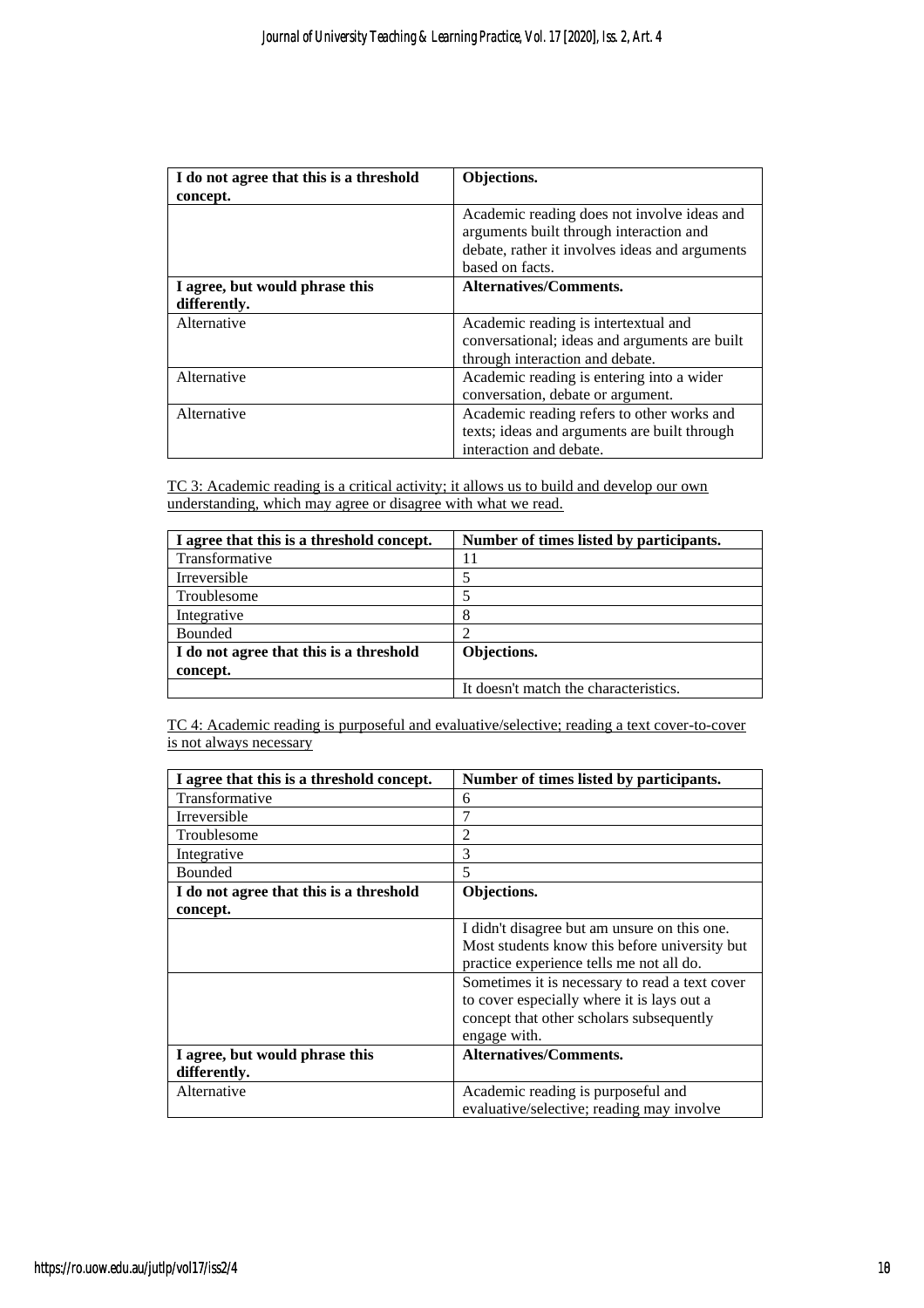|             | using search terms, contents pages and indices<br>to pinpoint the information needed/wanted. |
|-------------|----------------------------------------------------------------------------------------------|
| Alternative | Academic reading is purposeful and                                                           |
|             | evaluative/selective; reading a text in its                                                  |
|             | entirety may not always be necessary.                                                        |
| Alternative | Academic reading must involve reading                                                        |
|             | selectively in order to be purposeful and                                                    |
|             | productive                                                                                   |
| Comment     | I'm not sure if there isn't some overlap with                                                |
|             | reading being active - selection is making                                                   |
|             | active choices about what you read                                                           |

TC 5: Academic reading requires more than reading only the text itself; understanding the genre, social, chronological, cultural and political context is essential in fully understanding ideas and arguments

| I agree that this is a threshold concept. | Number of times listed by participants.          |
|-------------------------------------------|--------------------------------------------------|
| Transformative                            | 10                                               |
| <b>Irreversible</b>                       | 7                                                |
| Troublesome                               | 5                                                |
| Integrative                               | 9                                                |
| <b>Bounded</b>                            | $\overline{2}$                                   |
| I do not agree that this is a threshold   | Objections.                                      |
| concept.                                  |                                                  |
|                                           | This is too much to expect of a student at       |
|                                           | threshold level. Rather it is something that     |
|                                           | would develop gradually, later in their          |
|                                           | university life.                                 |
| I agree, but would phrase this            | <b>Alternatives/Comments.</b>                    |
| differently.                              |                                                  |
| Alternative                               | Academic reading is complex; understanding       |
|                                           | the genre, social, chronological, cultural and   |
|                                           | political context is essential in fully          |
|                                           | understanding the text.                          |
| Comment                                   | I think the list of contexts is biased towards a |
|                                           | humanities point of view and would be less       |
|                                           | relevant within science and engineering.         |

TC 6: Academic reading is active; understanding is developed through interaction and engagement with the text

| I agree that this is a threshold concept. | Number of times listed by participants.           |
|-------------------------------------------|---------------------------------------------------|
| Transformative                            | 6                                                 |
| Irreversible                              | 3                                                 |
| Troublesome                               | 3                                                 |
| Integrative                               |                                                   |
| Bounded                                   |                                                   |
| I do not agree that this is a threshold   | Objections.                                       |
| concept.                                  |                                                   |
|                                           | I'm not convinced that this is about academic     |
|                                           | reading in particular - I suspect this is true of |
|                                           | reading in general.                               |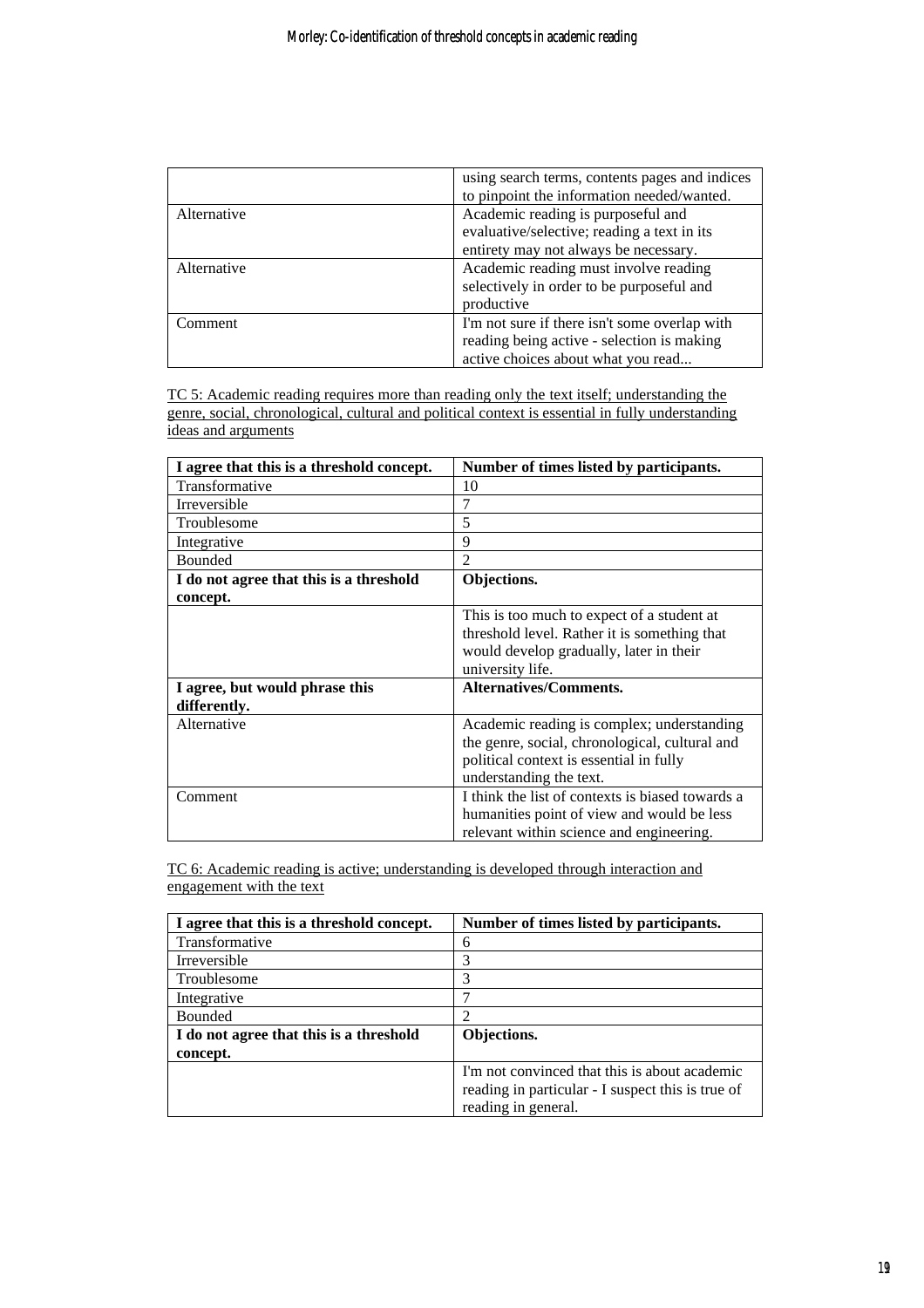| Academic reading is a short and concise way<br>to explain the information without any<br>engagement of the reader.                                     |
|--------------------------------------------------------------------------------------------------------------------------------------------------------|
| I agree that this is necessary, but I don't think<br>it's a separate concept - this active<br>engagement is also covered by concepts 8, 7,<br>4 and 3. |

TC 7: Academic reading is not an isolated activity; how and what we read directly effects our wider thinking, writing and planning skills

| I agree that this is a threshold concept. | Number of times listed by participants.         |
|-------------------------------------------|-------------------------------------------------|
| Transformative                            | 9                                               |
| <b>Irreversible</b>                       | 8                                               |
| Troublesome                               | 4                                               |
| Integrative                               | 8                                               |
| <b>Bounded</b>                            | $\theta$                                        |
| I do not agree that this is a threshold   | Objections.                                     |
| concept.                                  |                                                 |
|                                           | Sometimes we do not agree with the views        |
|                                           | expressed in a text, in which case they do not  |
|                                           | influence our planning skills, decisions, etc.  |
| I agree, but would phrase it differently. | <b>Alternatives/Comments.</b>                   |
| Alternative                               | Academic reading is part of a wider process     |
|                                           | linked to planning, researching and writing, as |
|                                           | well as connecting ideas to life experiences.   |
| Alternative                               | Academic reading is not an end in itself; it    |
|                                           | effects our wider thinking, writing and         |
|                                           | planning skills and decisions.                  |
| Alternative                               | Academic reading is not an isolated activity;   |
|                                           | what we read affects our wider thinking and     |
|                                           | how we read affects our writing.                |

TC 8: Academic reading goes beyond the assignment/research; it enables us to reflect how knowledge and ideas connect to ourselves and inform our wider perspectives and identities

| I agree that this is a threshold concept. | Number of times listed by participants.       |
|-------------------------------------------|-----------------------------------------------|
| Transformative                            | 13                                            |
| Irreversible                              | 6                                             |
| Troublesome                               | 5                                             |
| Integrative                               | 10                                            |
| <b>Bounded</b>                            | $\Omega$                                      |
| I do not agree that this is a threshold   | Objections.                                   |
| concept.                                  |                                               |
|                                           | I think this depends on what source is being  |
|                                           | read.                                         |
| I agree, but would phrase it differently. | <b>Alternatives/Comments.</b>                 |
| Alternative                               | Academic reading has two purposes: to         |
|                                           | identify immediately relevant information and |
|                                           | to share our thinking long term.              |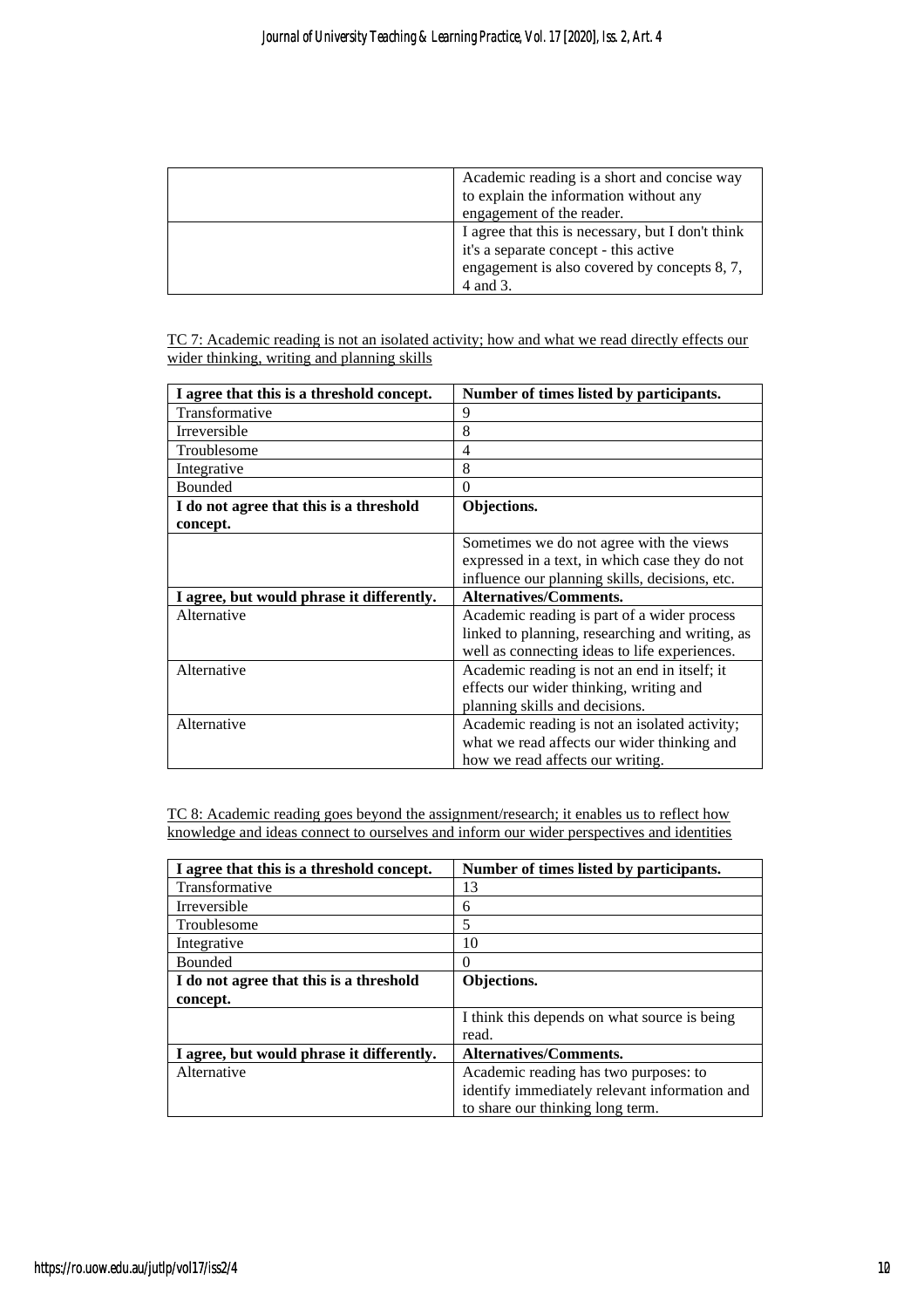### *Round 3*

In Round Three, participants debated the alternative phrasings that were suggested for six TCs in the previous round. The results of these can be found below.



Figure 2. Suggested Phrasings for TC 1



Figure 3. Suggested Phrasings for TC 2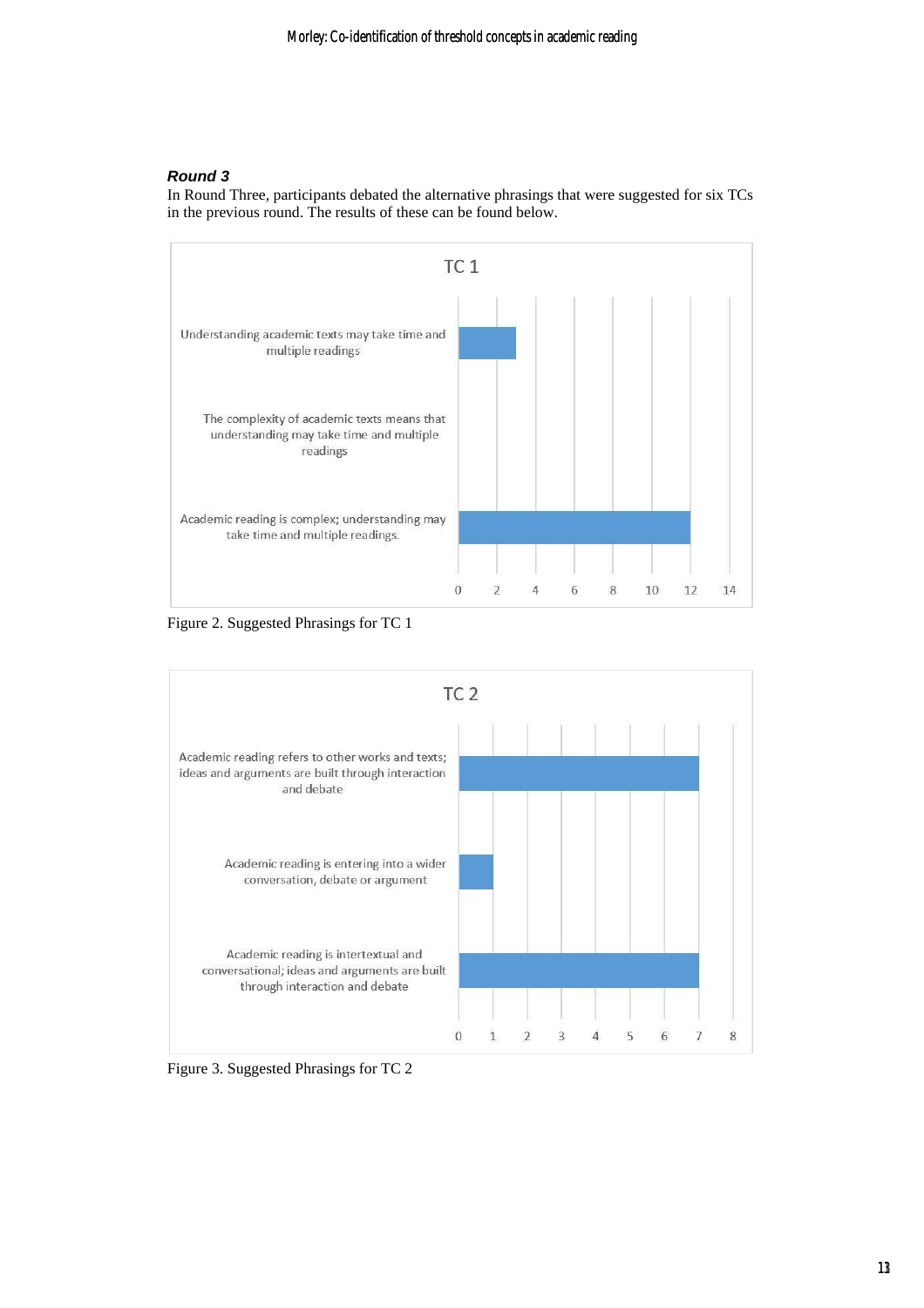As can be seen here, there was an even split between option one and option three for TC 2. As option one was suggested by a participant rather than the researcher, this shall be regarded as the preferred phrasing in this discussion.



Figure 4. Suggested Phrasings for TC 4

Another split decision resulted from discussions on TC 4. Caution around the implied suggestion that reading can only be productive when it is selective in option one, means that the researcher's deciding vote went to option three here.



Figure 5. Suggested Phrasings for TC 5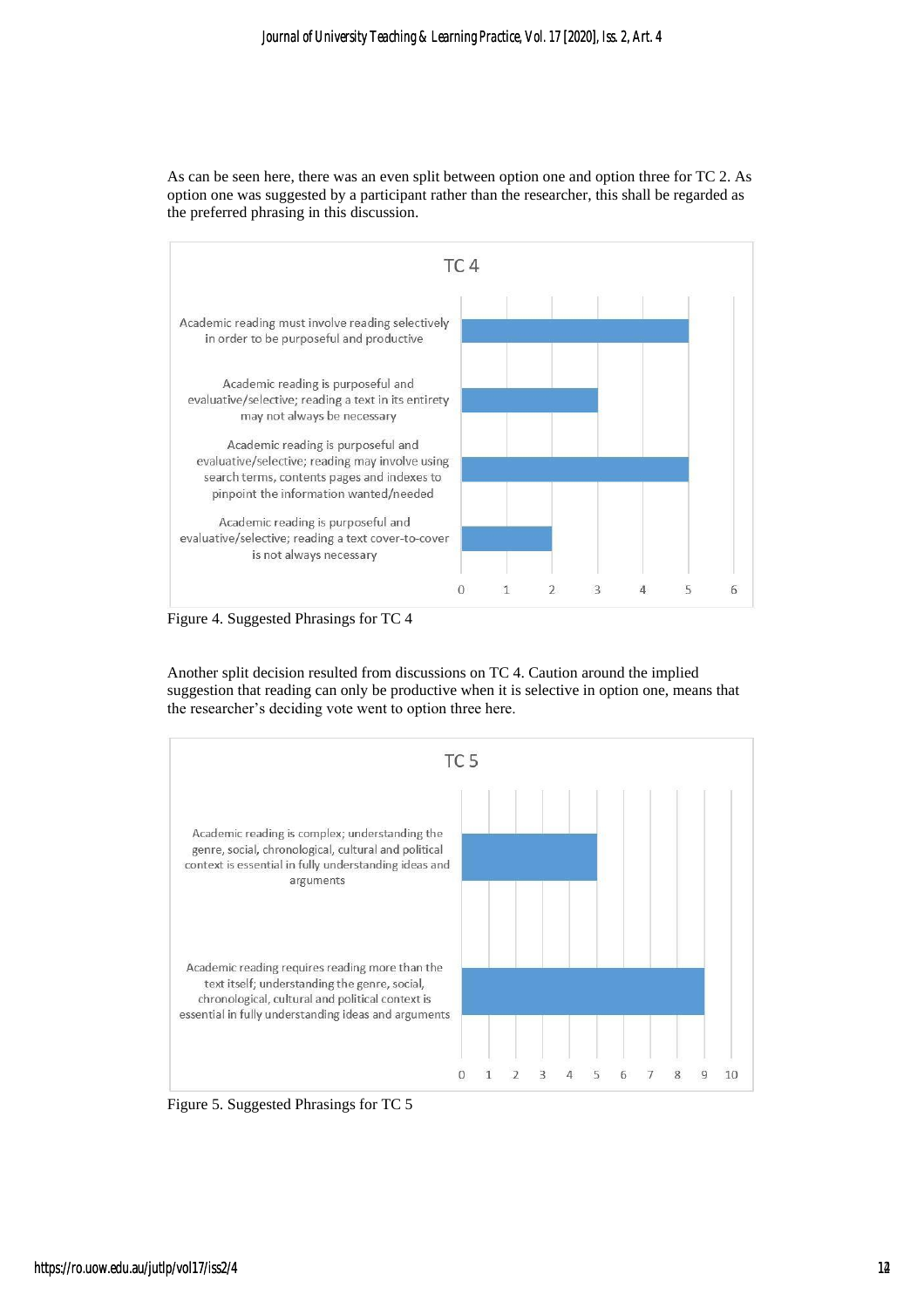

Figure 6. Suggested Phrasings for TC 7



Figure 7. Suggested Phrasings for TC 8

Following Round Three, the full list of co-identified academic reading TCs with altered phrasings was:

TC 1: Academic reading is complex; understanding may take time and multiple readings.

TC 2: Academic reading refers to other works and texts; ideas and arguments are built through interaction and debate.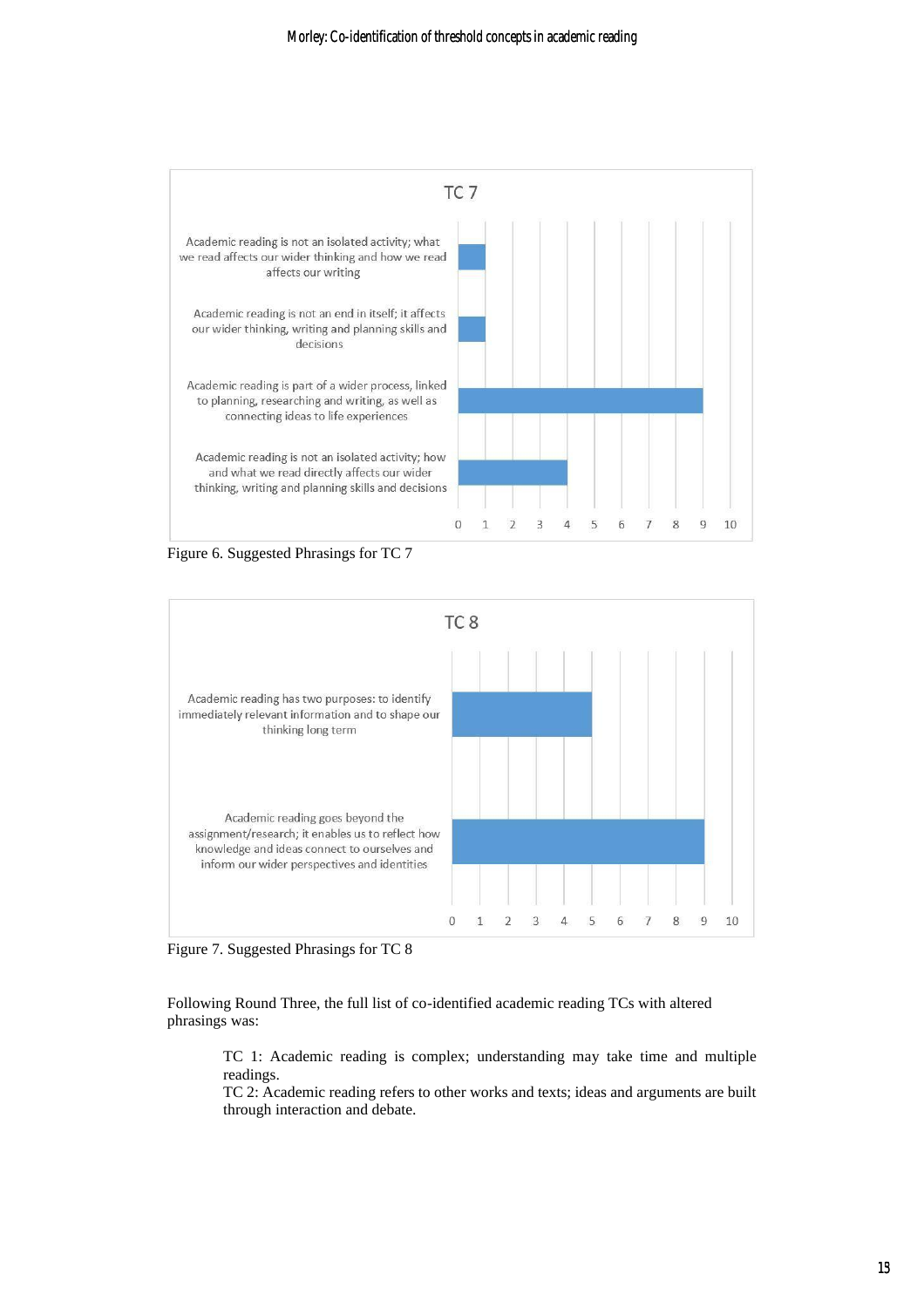TC 3: Academic reading is a critical activity; it allows us to build and develop our own understanding, which may agree or disagree with what we read.

TC 4: Academic reading is purposeful and evaluative/selective; reading may involve using search terms, contents pages and indexes to pinpoint the information wanted/needed.

TC 5: Academic reading requires more than reading only the text itself;

understanding the genre, social, chronological, cultural and political context is essential in fully understanding ideas and arguments.

TC 6: Academic reading is active; understanding is developed through interaction and engagement with the text.

TC 7: Academic reading is part of a wider process, linked to planning, researching and writing, as well as connecting ideas to life experiences

TC 8: Academic reading goes beyond the assignment/research; it enables us to reflect how knowledge and ideas connect to ourselves and inform our wider perspectives and identities.

#### **Discussion**

An interesting observation from these findings is how similarly, in a broad sense at least, the three participant groups perceive academic reading. At least one suggestion from two of the three participant groups were present in each of the TCs listed at the end of Round One. Despite the different roles and purposes the three participant groups may have when reading academically or teaching academic reading, they all recognised these fundamental characteristics, both as individuals and as independent groups of practitioners. This is perhaps further evidence that TCs for academic reading certainly do exist.

The integrative nature of TCs is also visible in those identified in this study. There are clear links between the individual TCs, as also noted by one participant during the process. This underlines their interconnectedness and complementary nature; as a group they create a coherent and holistic understanding of academic reading. For example, there is an important interplay between the time it takes to read academically in TC 1 and the selective nature of academic reading in TC 4. These two TCs reinforce one another and work together to suggest that one method to deal with the time it takes to read academic texts is to read selectively and for a specific purpose, rather than reading a full text from cover-to-cover, which is likely to take much more time. Likewise, TC 2 and 3 together show that awareness of how arguments develop across multiple texts allow us to better develop our own ideas and critical thinking, as well as clarify why we believe some arguments over others. Elsewhere, TCs 3, 4 and 6 combine to highlight that direct engagement with texts at multiple levels is central to academic reading. There are other connections between the identified TCs, and it is likely that different readers will identify their own connections that are personal to them. Importantly, the TCs also support the view that academic reading is not simply about decoding information, but is a form of communication between the reader with themselves, and the reader and author (Mann 2000; Säljö 1982). For example, TCs 2, 3, 7 and 8 all highlight different elements of the dialogue that takes place between the reader and the text, and the effects this can have on the reader's wider development (Lea 1999; Saltmarsh & Saltmarsh 2008; Sengupta 2002, p. 2; Wisker & Savin, Baden 2009). The identified TCs, and the connections between them, therefore, reinforce the academic literacies approach to academic reading.

It should be noted that this list is not exhaustive, and debate will likely still exist on other aspects of academic reading that may constitute a TC. One area that this may be particularly true is how far the identified TCs may need to be adapted for different disciplinary contexts. The debates on how to phrase the TCs identified in Round Three of this study is evidence of this. As seen above, when discussing TC 3, one participant remarked that: I think the list of contexts is biased towards a humanities point of view and would be less relevant within science and engineering.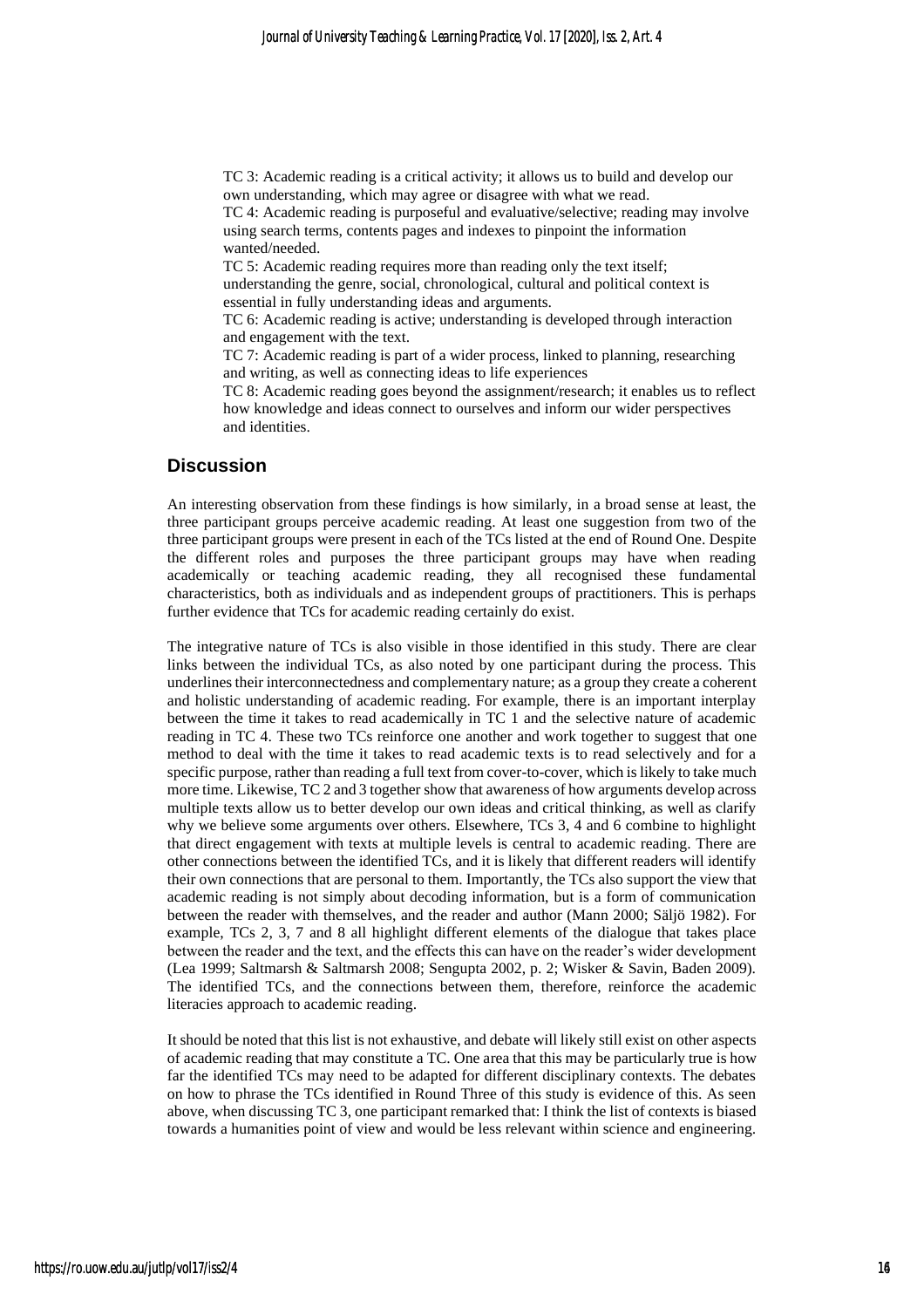Likewise, different disciplinary perspectives of criticality (Moore 2013) may necessitate further nuance for TC 3 in particular when used in subject teaching. Nevertheless, the co-identified list can provide a useful starting point from which to further discuss, develop and teach academic reading in both broader and more specific perspectives.

In relation to the practices and concepts debate discussed earlier, the TCs identified in this study contain a blend of the two. Although TCs 1, 2, 7 and 8 appear to be straight-forward concepts, TCs 3, 4, 5 and 6 blur the lines between being both a concept and a practice. For example, TC 3 focuses on academic reading as a critical activity. Criticality itself can be regarded as both a concept and a practice. Learning developers are certainly aware that teaching criticality involves both raising awareness of what 'being critical' means as a concept and also introducing readers to a number of strategies and techniques (or practices) that will enable them to 'be critical' (Saltmarsh & Saltmarsh 2008, p. 262). Likewise, academic reading as selective and evaluative, as identified in TC 4, is both an important piece of knowledge and an umbrella under which a number of active reading practices can be held. This could suggest that for academic reading, and academic literacies more broadly, the concept vs practices debate is not as relevant as it is in subject knowledge. Indeed, this blending of concept and practice seems a defining feature of academic literacies themselves, and a key difference between academic literacies and subjectknowledge. Importantly, this reinforces the call for collaboration between academics and learning developers in the development of academic literacies (Wingate 2019). While academics are the experts in how academic literacies work within individual disciplines and subjects, learning developers are better placed to help students identify and develop strategies and techniques that will them to practice academic literacies effectively (Cairns, Hervey & Johnson 2018; Daddow 2017; Turner et al. 2017). This may also suggests there is a need for a new term that captures the blend between concepts and practices that exist in academic literacies.

In regards to the nature of the identified TCs of academic reading, 'transformative' was the most commonly cited characteristic. It was cited 75 times across the eight TCs as a justification for why participants stated 'I agree that this is a threshold concept'. It is perhaps surprising that 'troublesome' was the second least cited (39 times) characteristic. This seems to run counter to the claim that students do not arrive at university with the required academic skills (Hilsdon 2011). However, we should not overstate this and, indeed, it is important to remember that our participants included more than students alone. Perhaps then, this lack of the 'troublesome' and abundance of the 'transformative' is indicative of the implicit or hidden aspects of academic reading, that are not always taught explicitly in a reader's academic career. It may be that these TCs are not difficult for readers to understand, but rather that readers are not always aware they are an expectation or fundamental characteristic of academic reading. The 'troublesome' characteristic may be due more to the implicit nature of this knowledge, rather than its difficulty to grasp (Sengupta 2002; Staudinger 2017, p. 5; van Pletzen 2006 p. 106). Importantly, it has been found that lecturers and students have different expectations of reading, in the Humanities at least (Weller 2010). Differing expectations have also been found between students and tutors for academic writing (Jones, Turner & Street 1999; Lea & Street 1998). It is likely that students are not always aware of these differences, which, therefore, remain hidden from them. This is perhaps exasperated by the private nature of academic reading itself, which is largely done individually and in isolation (Rhead 2019), which means readers to do not always have the opportunity to learn and assimilate new reading approaches, and identify what they do well or not so well. Once these TCs are made clear to readers, their understanding of academic reading is transformed and expectations become clear. This is arguably evident in the fact that TC 1 was regarded as the most troublesome, suggesting that it is not the act of reading academic texts itself that people find difficult, but rather the idea that academic reading is inherent in all academic activities: to be academically successful, one needs to be a successful reader. Arguably even more so than writing, reading is something we all likely believe we are experts at by the time we enter academia, and is, therefore, not a developmental priority (Fairbairn &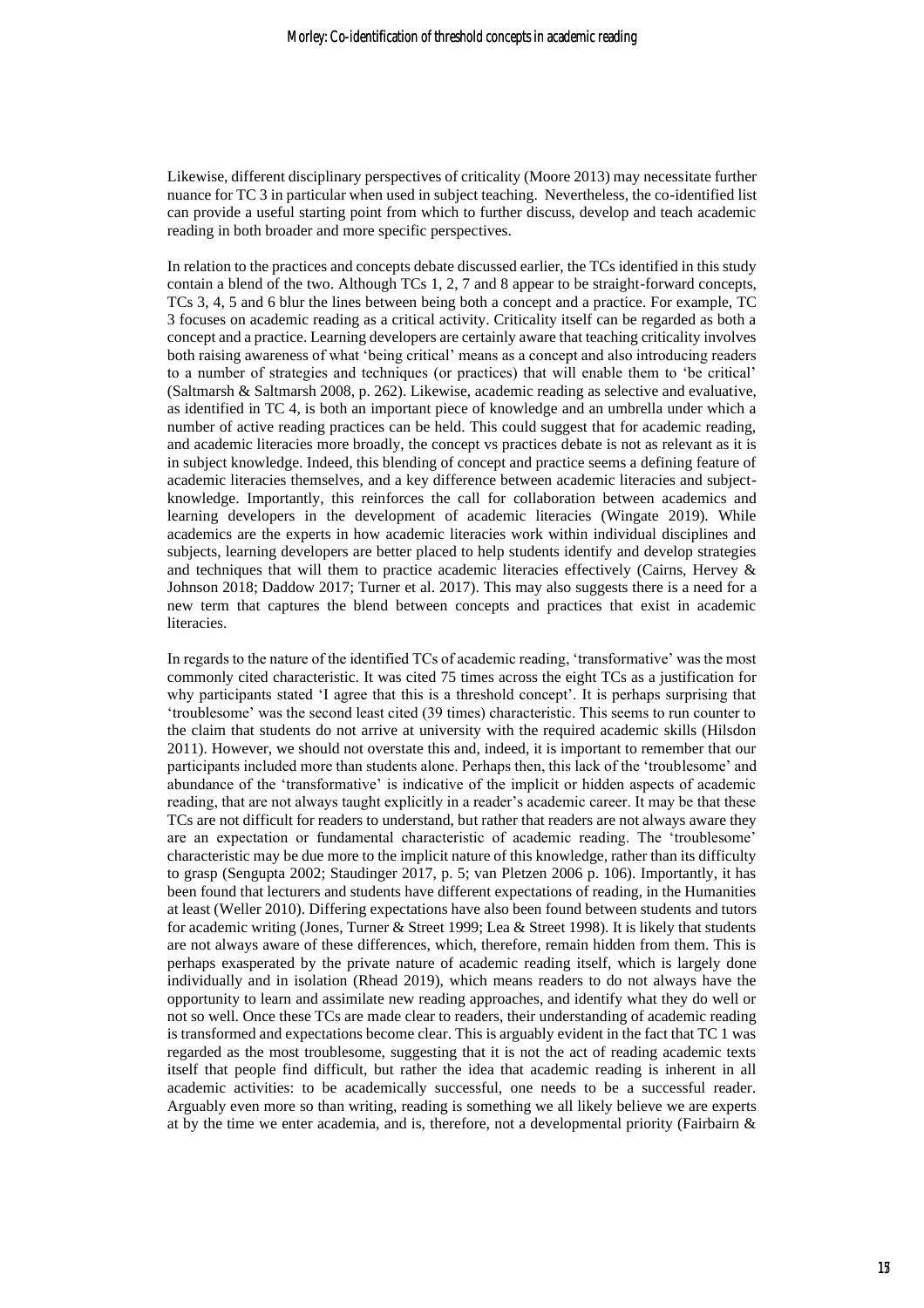Fairbairn 2001, p. 7; Sharma, Van Hoof & Pursel 2013). However, as with other academic literacies, academic reading at university, and within disciplines, comes with its own set of socially situated ways of meaning-making, that readers are unlikely to come into contact with outside of academia (Gourlay 2009; Lea & Street 1998) Therefore, when discussing and teaching academic reading, more emphasis may need to be placed upon the fact that academic reading is a skill that needs to be further developed just as much as any other, such as writing or critical thinking.

Interestingly, 'bounded' was the least given characteristic of the identified TCs (32 times). This seemingly supports earlier assertions that TCs in academic literacies are, due to their interdisciplinary nature, not as bounded as subject-specific knowledge (Edwards 2011, p. 6; Felton 2016, p. 7). This certainly makes the fact that 'integrative', listed 59 times, was the second highest-chosen characteristic even more interesting. Together, this supports the defining feature of academic literacies, of which reading is a part: the need to develop them holistically and embedded within the discipline (Lea & Street 1998; Wingate 2006). Although TCs 1, 2, 4 and 6 could arguably be developed in separate extra-curricular study skills workshops, the focus of TCs 3, 5, 7 and 8, suggests that reading skills can only be developed deeply and holistically when they are used and developed in conjunction with subject-specific skills and knowledge. Academic reading and subject-knowledge are inescapably linked; to separate them would likely result only in superficial and surface-level knowledge and understanding of both.

# **Conclusion**

The eight co-identified academic reading TCs has shown the potential the Delphi Method has to build a consensus between participants with different perspectives, positions and statuses. The coherent view of academic reading presented by the identified TCs highlights the benefits of involving academic and professional staff, as well as students, in the identification of TCs. In other words, expertise of academic literacies does not belong to only one group. Indeed, the collaborative approach taken here has arguably resulted in a more credible and holistic view of academic reading than would have been possible if only one group was consulted or even if one of the groups had been omitted.

The TCs identified reinforce existing ideas of academic literacies and related pedagogies. Firstly, that they cannot be developed in isolation through extra-curricular teaching, but must be embedded directly into the curriculum. Secondly, the implicit nature of current approaches to the teaching of academic reading and expectations of academic reading, must be made explicit and clear to students. Students should be directly enabled and empowered to develop and reflect upon their own academic reading. It is hoped that the TCs from this study will facilitate these two goals by providing identifiable waypoints, potential learning outcomes and explicit expectations that can be used in curriculum planning, workshop design and student reflection.

On a practical level, these TCs can be used in a number of ways to enhance the teaching and learning of academic reading. For example, they could be used to narrow down exactly what students and lecturers alike want learning developers/librarians to focus on during requested embedded sessions, allowing these workshops to focus more specifically on the needs of different student cohorts. Likewise, they may also help students plan and reflect on their own development, by identifying which TCs they need to work on and develop towards. This could be helpful in both independent learning and reflection-based assessments. Perhaps most importantly, as argued above, they can be used to make the implicit or hidden expectations of academic reading clear to students upon first entering higher education.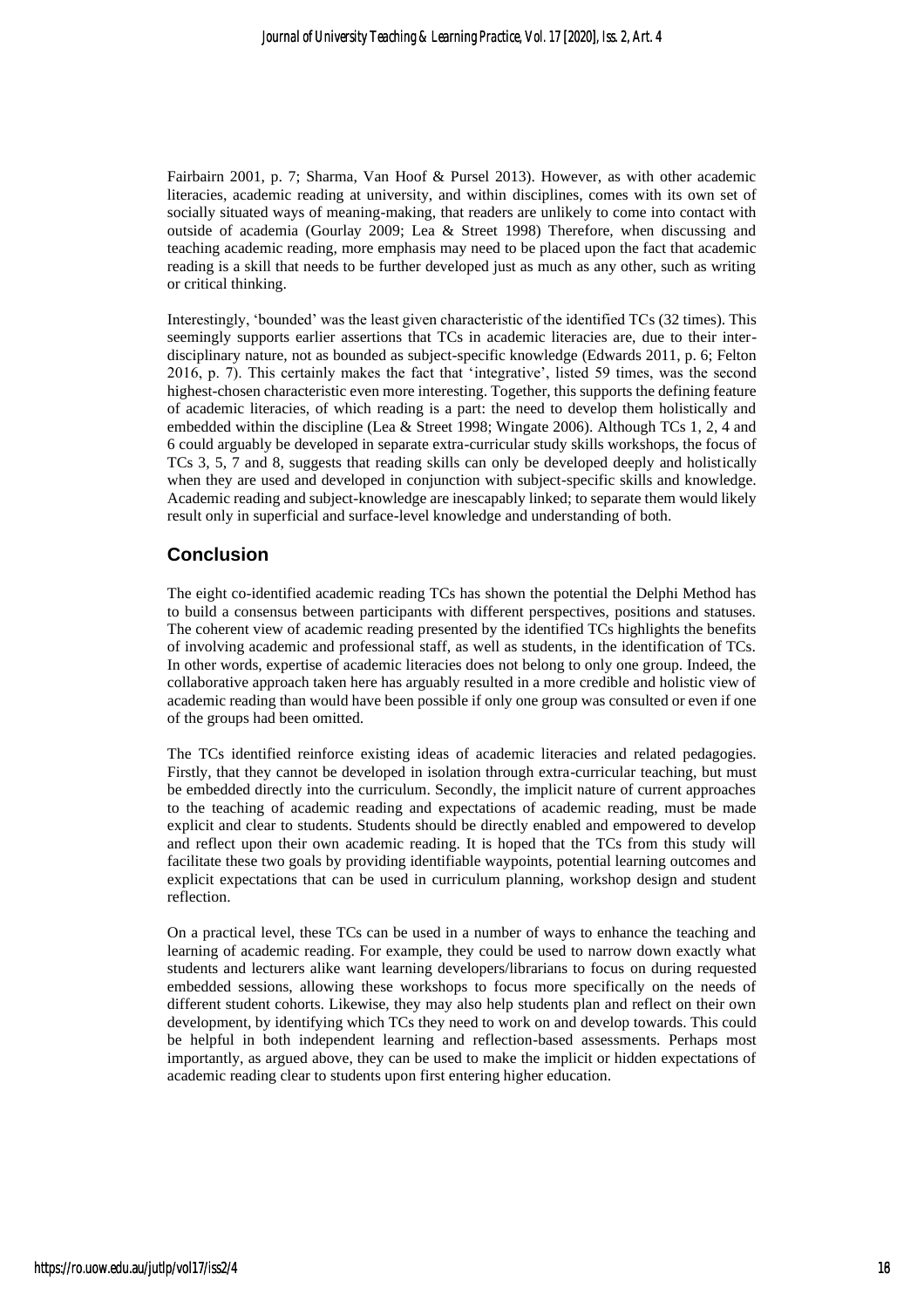#### **References**

- Abbott, R 2013, 'Crossing thresholds in academic reading', *Innovations in Education and Teaching International*, vol. 50, no. 2, pp. 191-201.
- Adler-Kassner, L & Wardle, E 2015, *Naming what we know: threshold concepts of writing studies*, University Press of Colorado, Colorado.
- Association of Learning Development in Higher Education 2019, About, Association of Learning Development in Higher Education, viewed 28 October 2019, <http://www.aldinhe.ac.uk/about/>
- Baker, S 2018, 'Shifts in the treatment of knowledge in academic reading and writing: adding complexity to students' transitions between a-levels and university in the UK', *Arts and Humanities in Higher Education*, vol. 17, no. 4, pp. 388-409.
- Barradell, S 2013, 'The identification of threshold concepts: A review of theoretical complexities and methodological challenges', *The International Journal of Higher Education Research*, vol. 65. no. 2, pp. 265–276.
- Basgier, C & Simpson, A 2019, 'Trouble and transformation in higher education: identifying threshold concepts through faculty narratives about teaching writing', *Studies in Higher Education*, pp. 1-13.
- Bharuthram, S 2012, 'Making a case for the teaching of reading across the curriculum in higher education', *South African Journal of Education*, vol. 32, pp. 205-214.
- Bohlman, CA & Pretorius, EJ 2002, 'Reading skills and mathematics' *South African Journal of Higher Education*, vol. 16, pp. 196-206.
- Cairns, J, Hervey, T & Johnson, O 2018, 'Neither 'bolt-on' nor 'built-in': benefits and challenges of developing an integrated skills curriculum through a partnership model', *Journal of Learning Development in Higher Education*, vol. 13, viewed 31 March 2020, <https://journal.aldinhe.ac.uk/index.php/jldhe/index>.
- Cape, B 2004, 'Gathering opinion and initiating debate: The success of the Delphi method in purely qualitative research', *Library and Information Research*, vol. 28, no. 89, pp. 35-44.
- Cousin, G 2009, *Strategies for researching learning in higher education: an introduction to contemporary methods and approaches*, Routledge, London.
- Cousin, G 2010, 'Neither teacher-centred nor student-centred: threshold concepts and research partnerships' *Journal of Learning Development in Higher Education*, vol. 2, viewed 31 March 2020,<https://journal.aldinhe.ac.uk/index.php/jldhe/article/view/64>
- Cox, SR, Friesner, DL & Khayum, M 2003, 'Do reading skills courses help underprepared readers achieve academic success in college?' *Journal of College Reading and Learning*, vol. 33, no. 2, pp. 170-196.
- Daddow, A 2007, 'Diverse students and literacy in social work education: pedagogies for a new tertiary landscape', *Social Work Education*, vol. 36, no. 3, pp. 323-338.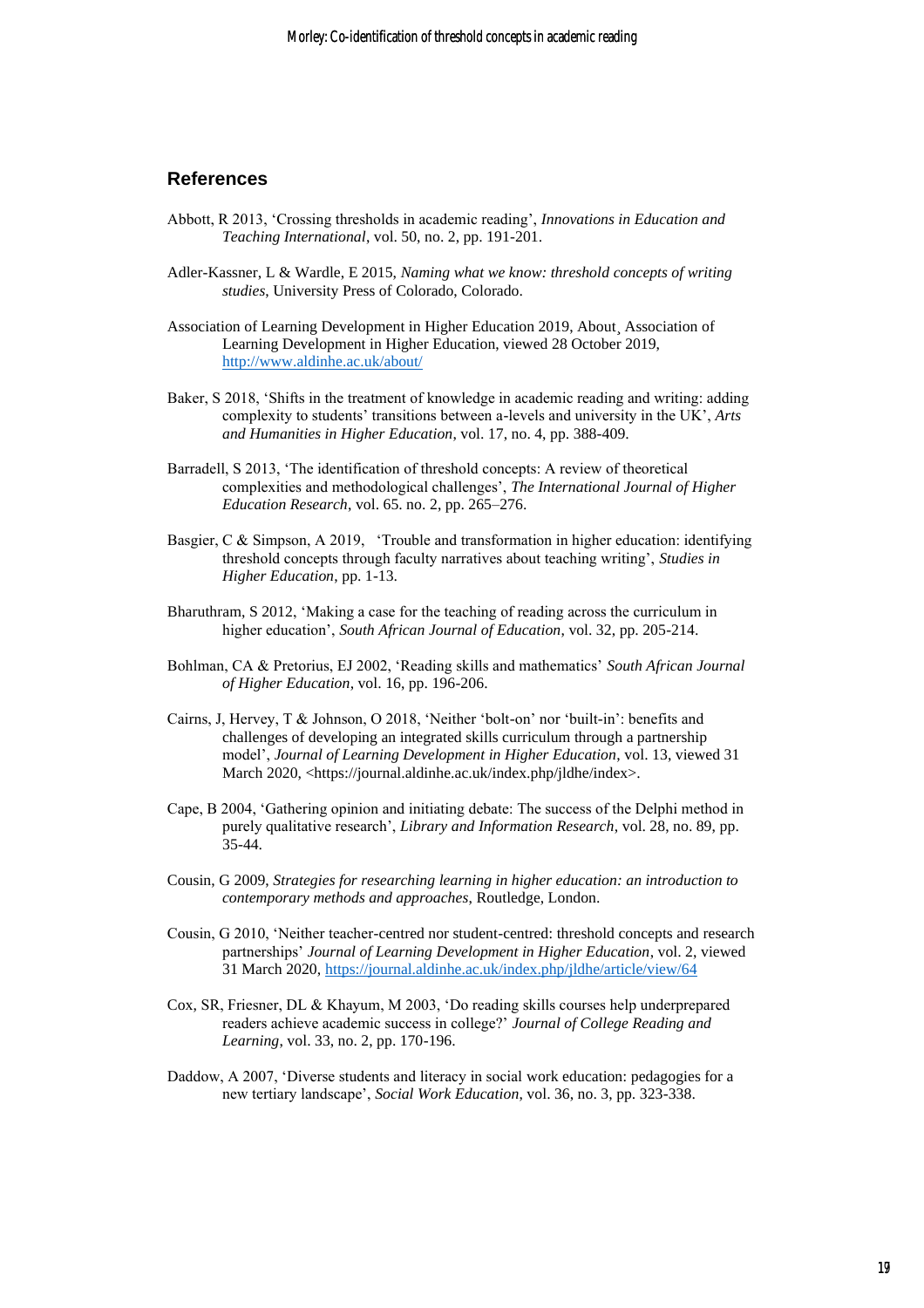- Edwards, C 2011, 'Investigating the relevance of the notion of a threshold concept within generic learning development', *Journal of Learning Development in Higher Education*. vol. 3, viewed 31 March 2020, <https://journal.aldinhe.ac.uk/index.php/jldhe/article/view/82>
- Fairbairn, GJ & Fairbairn, SA 2001, *Reading at University: A Guide for Students*, Open University Press, Maidenhead.
- Felton, P 2016, 'On the Threshold with Students', in R Land, JHF Meyer & MT Flanagan (eds.), *Threshold Concepts in Practice*, Sense Publishers, Netherlands, pp. 3-10
- Gogan, B 2013, Reading at the threshold, Across the Disciplines, vol. 10, no. 4, pp. 1-21, viewed 31 March 2020[, http://wac.colostate.edu/atd/reading/gogan.cfm](http://wac.colostate.edu/atd/reading/gogan.cfm)
- Goldschmidt, P 1996, 'A comprehensive study of the ethical, legal and social implications of advances in biochemical and behavioural research and technology', in M Adler & E Ziglio E (eds.), *Gazing into the oracle: the delphi method and its application to social policy and public health*, Jessica Kingsley Publishers, London, pp. 89-132.
- Gorzycki, M, Howard, P, Allen, D, Desa, G & Rosegard, E 2016, 'An exploration of academic reading proficiency at the university level: a cross-sectional study of 848 undergraduates' *Literary Research and Instruction*, vol. 55, no. 2, pp. 142-162.
- Gourlay, L 2009, 'Threshold practices: becoming a student through academic literacies' *London Review of Education*, vol. 7, no. 2, pp. 181-192.
- Hamilton, J 2018, 'Academic reading requirements for commencing HE students a professional reflection on whether peer-review journals are the right place to start. a practice report' *Student Success*, vol. 9, no. 2, pp. 73-79.
- Harvey, L, Drew, S & Smith, M 2006, *The first year experience: A review of literature for the Higher Education Academy*, HEA, York.
- Hilsdon, J 2011, 'What is Learning Development', in P Hartley, J Hildson, C Keenan, S Sinfield & M Verity (eds.), *Learning development in higher education*, Palgrave, London, pp. 13-27.
- Irvine, N & Carmichael, P 2009, 'Threshold concepts: A point of focus for practitioner research', *Active Learning in Higher Education*, vol. 10, no. 2, pp. 103–119.
- Jones, J & Hunter, D 1995, 'Qualitative research: consensus methods for medical and health services research', *British Medical Journal*, vol. 311, pp. 376–380.
- Jones, C, Turner, J & Street, B, 1999, *Student writing in the university: cultural and epistemological studies*, John Benjamins, Amsterdam.
- Kiley, M 2009, 'Identifying threshold concepts and proposing strategies to support doctoral candidates', *Innovations in Education and Teaching International*, vol. 46, no. 3, pp. 293-304.
- Kolb, DA 1984, *Experiential Learning: experience as the source of learning and development*, Prentice Hall, New Jersey.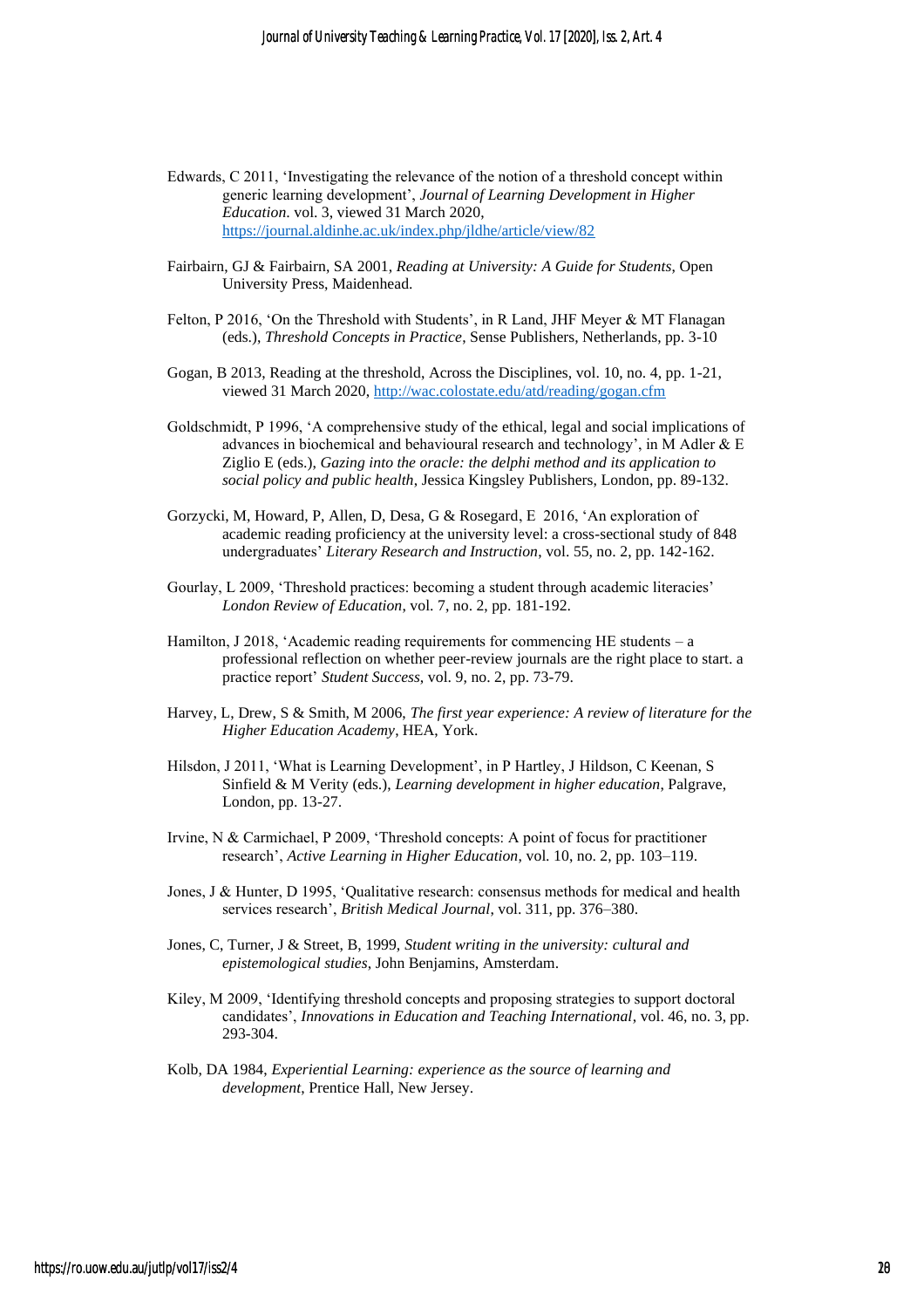- Lea, MR 1999, 'Academic Literacies and learning in higher education: Constructing Knowledge through Texts and Experience', in C Jones, J Turner & BV Street (eds.), *Students writing in the university: cultural and epistemological issues*, John Benjamins, Amsterdam, pp. 103-124.
- Lea, MR & Street, BV 1998, 'Student writing and staff feedback in higher education: an academic literacies approach', *Studies in Higher Education*, no. 23, vol. 2, pp. 157- 172.
- Lillis, T 2019, 'Academic literacies: sustaining a critical space on writing in academia', *Journal of Learning Development in Higher Education*, vol. 15, viewed 31 March 2020, <https://journal.aldinhe.ac.uk/index.php/jldhe/article/view/565/pdf>
- Linstone, HA 1975, *The delphi method: techniques and applications*, Addison-Wesley, London.
- Lucas, U & Mladenovic, R 2007, 'The potential of threshold concepts: an emerging framework for educational research and practice', *London Review of Education*, vol. 5, no. 3, pp. 237–48.
- Mann, SJ 2000, 'The student's experience of reading', *Higher Education* vol. 39, no. 3, pp. 297-317.
- Meyer, JHF & Land, R 2003, 'Threshold concepts and troublesome knowledge: Linkages to ways of thinking and practising within the disciplines' (Occasional Report 4), ETL Project, Universities of Edinburgh, Coventry and Durham.
- Meyer, JHF, Land, R & Baillie, C 2010, *Threshold concepts and transformation learning*, Sense Publishers, Rotterdam.
- Monk, C, Cleaver, E, Hyland, C & Brotherton, G 2012, 'Nurturing the independent thinking practitioner: using threshold concepts to transform undergraduate learning' *Journal of Pedagogic Development*, vol. 2, no. 3, pp. 10-15.
- Moore, T 2013, 'Critical thinking: seven definitions in search of a concept', *Studies in Higher Education*, vol. 38, no. 4, pp. 506-522.
- Nicola-Richmond, K, Pépin, G, Larkin & Taylor, C 2018, 'Threshold concepts in higher education: a synthesis of the literature relating to the measurement of threshold crossing' *Higher Education Research and Development*, vol. 37, no. 1, pp. 101-114.
- O'Donnell, R 2010, 'A critique of the threshold concept hypothesis and its application to opportunity cost in economics (Working Paper No. 164)', viewed 3 November 2019, <http://www.finance.uts.edu.au/research/wpapers/wp164.html>
- Palmer, M., P. O'Kane, & Owens, M 2009, 'Betwixt spaces: student accounts of turning point experiences in the first year transition', *Studies in Higher Education*, vol. 34, no. 1, pp. 37–54.
- Perkins, D. 2008, 'Beyond understanding' in R Land, J Meyer & J Smith (eds.), *Threshold concepts within the disciplines*. Sense Publishers, Rotterdam, pp. 3-20.
- Race, P 2015, *The lecturer's toolkit: a practical guide to assessment, learning and teaching.* (4th edn.), Routledge, London.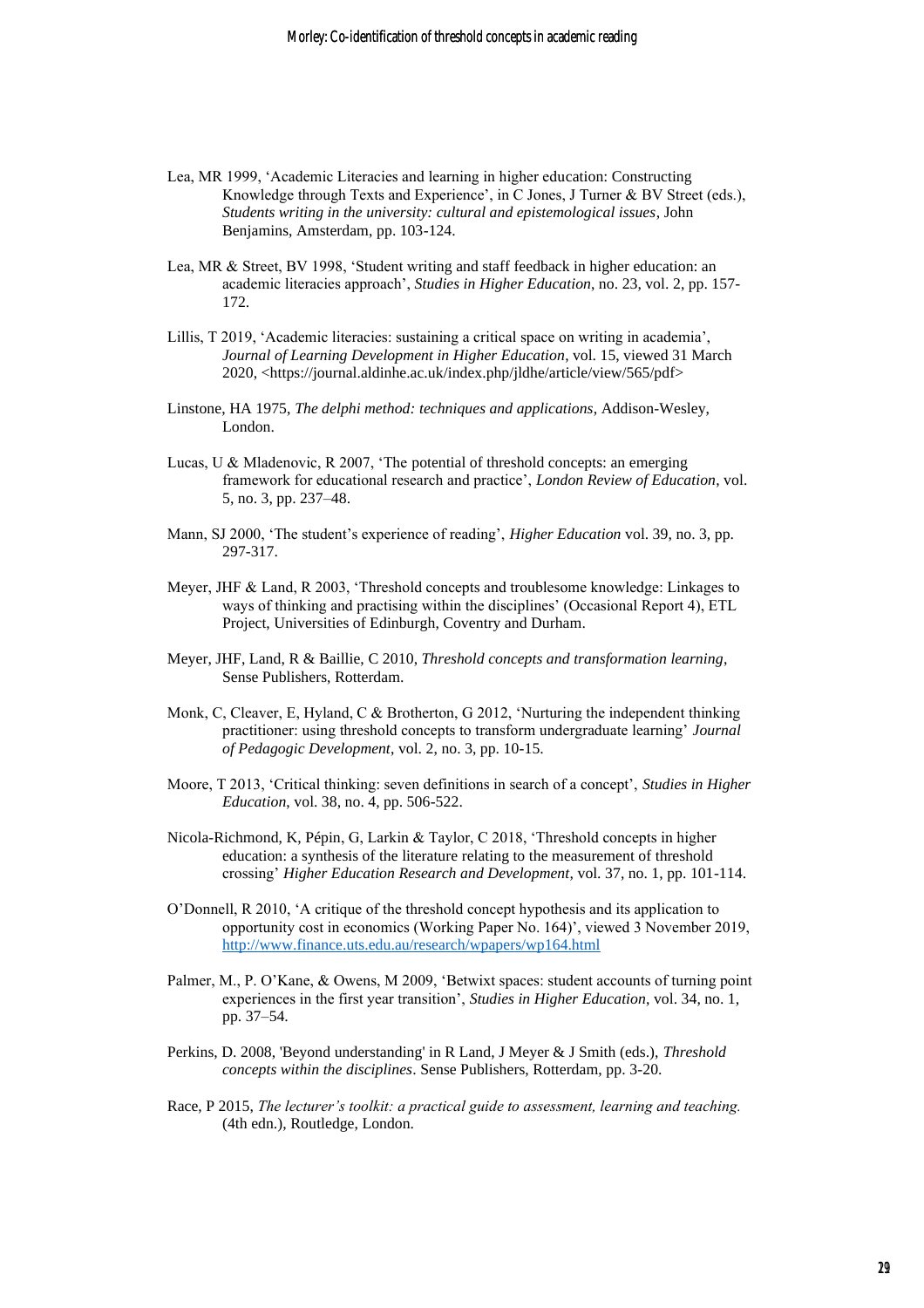- Rhead, A 2019, 'The trouble with academic reading: exposing hidden threshold concepts through academic reading retreats', *Journal of Learning Development in Higher Education*, vol. 15, viewed 31 March 2020, <https://journal.aldinhe.ac.uk/index.php/jldhe/article/view/502/pdf>
- Rowbottom, DP 2007, 'Demystifying threshold concepts', *Journal of Philosophy of Higher Education*, vol. 41, no. 2, pp. 263–270.
- Sackman H 1975, *Delphi critique*. Lexington Book, Lexington.
- Säljö, R 1982, *Learning and understanding: a study of differences in constructing meaning from a text*, Acta Universitatis Gothoburgensis, Göteborg.
- Saltmarsh, D & Saltmarsh, S 2008, 'Has anyone read the reading? using assessment to promote academic literacies and learning cultures', *Teaching in Higher Education*, vol. 13, no. 6, pp. 621-632.
- Sengupta, S 2002, 'Developing academic reading at tertiary level: a longitudinal study tracing conceptual change' *The Reading Matrix*, vol. 2, no. 1, pp.1-37, viewed 31 March 2020,<http://www.readingmatrix.com/articles/sengupta/article.pdf>
- Sharma, A, Van Hoof, B & Pursel, B 2013, 'An assessment of reading compliance decisions among undergraduate Students', *Journal of the Scholarship of Teaching and Learning*, vol. 13, no. 4, pp. 103-125, viewed 31 March 2020, <https://scholarworks.iu.edu/journals/index.php/josotl/article/view/3442>
- Shinners-Kennedy, D & Fincher, SA 2013 'Identifying threshold concepts: From dead end to a new direction' In *Proceedings of the ninth annual international ACM conference on International computing education research*, pp. 9-18.
- Sinfield, S, Holley, D, Burns, T, Hoskins, K, O'Neil, P & Harrington, K 2011 'Raising the Student Voice: Learning Development as Socio-political Practice', in P Hartley, J Hilsdon, C Keenan, S Sinfield & M Verity (eds.), *Learning Development in Higher Education*, Palgrave, London, pp. 53-64.
- Staudinger, AK 2017 'Reading deeply for disciplinary awareness and political judgement' *Teaching and Learning Inquiry*, vol. 5, no. 1, pp. 1-16.
- Thomson, P 2018, 'Threshold concepts in academic writing', Patter, blogpost, 26 February 2018 viewed 20 December 2019, [https://patthomson.net/2018/02/26/threshold](https://patthomson.net/2018/02/26/threshold-concepts-in-academic-writing/)[concepts-in-academic-writing/](https://patthomson.net/2018/02/26/threshold-concepts-in-academic-writing/)
- Todd, JC 2013, 'Transforming writing/transforming writers: threshold concepts in undergraduate academic writing', *Teaching and Learning Together in Higher Education*, vol. 9, viewed 31 March 2020, <https://repository.brynmawr.edu/cgi/viewcontent.cgi?article=1077&context=tlthe>
- Townsend, L, Hofer, AR, Hanick, SL & Brunetti, K 2016, 'Identifying threshold concepts for information literacy', *Communications in Information Literacy*, vol. 10, no. 1, pp. 23- 49